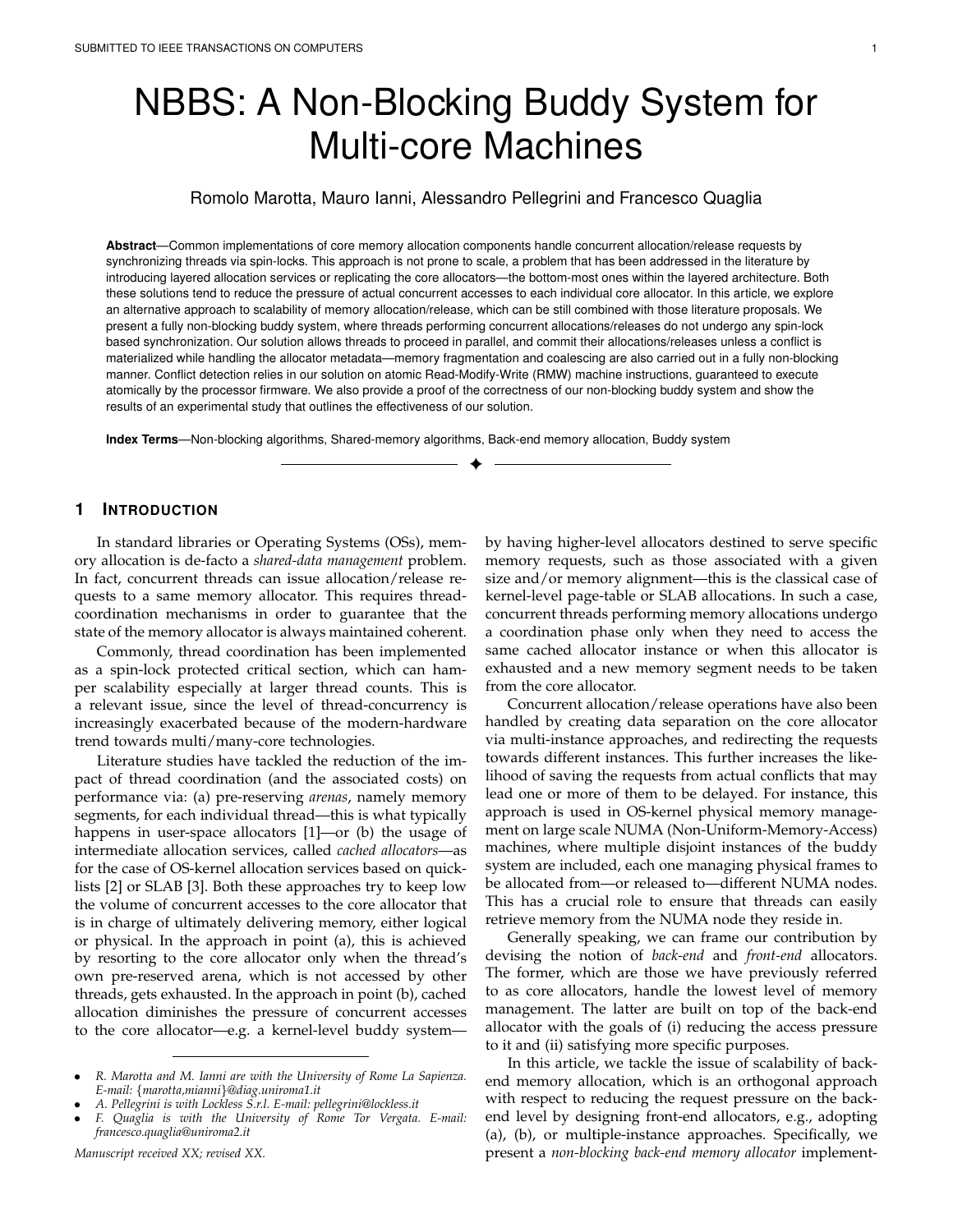ing the buddy-system specification. We refer our solution to as NBBS (Non-Blocking Buddy System).

In our solution, concurrent allocations/releases are not coordinated via spin-locks. Rather, actual coordination, and the guarantee of an always-coherent state of the buddy system, are achieved by only relying on Read-Modify-Write (RMW) instructions executed along the critical path of allocation/release operations. These instructions are exploited to detect whether concurrent requests have conflicted on the same portion of the allocator metadata. This may lead a few requests to be aborted and retried, as in the classical nonblocking algorithmic paradigm devised in [4]. However, if conflicts do not materialize, then our proposal fully saves the latency that would be spent by lock-based approaches, which temporarily block concurrent operations a-priori of their execution.

Our non-blocking solution can be used in combination with any already existing scheme aimed at diminishing the pressure of concurrent accesses to the back-end allocator, e.g., by introducing multiple instances or combining it with front-end allocators. This is because our unique goal is to provide a memory allocation system that optimizes the management of concurrent accesses with respect to lock-based approaches. On the other hand, having a more efficient back-end allocator can allow to reduce the impact of, e.g., pre-allocation on actual memory unavailability in scenarios where there are skewed memory usages by different threads—so that the pre-reserved memory for a given thread cannot be used for serving a more memorydemanding one.

Our buddy-system implementation has been released as free software<sup>1</sup>, and we also provide a proof of its correctness as well as experimental data demonstrating the actual scalability of our proposal.

The remainder of this article is structured as follows. In Section 2 we discuss related work. The non-blocking buddy system and its correctness proof are presented in Section 3 and Section 4, respectively. Experimental data are provided in Section 5.

# **2 RELATED WORK**

The theoretical foundations of non-blocking concurrent algorithms have been presented by the seminal work in [4]. This work has opened the path towards the design and implementation of algorithms that can fit well the scalability requirements imposed by modern (large-scale) multi-core machines. Also, the avoidance of lock usage in such new algorithmic class has indirectly offered the opportunity to develop coordination algorithms that are more suited for CPU-stealing contexts such as Cloud-based computing. In these contexts, the de-schedule of a lock-holding thread because of CPU-steals can lead to detrimental effects on performance—and waste of energy—because of the stretch of the spin-locking phase by other threads attempting to access the same critical section. Along this direction, a lot of effort has been spent in developing non-blocking versions of classical data structures such as lists or queues [5], [6], hash-tables [7], registers [8], [9] binary-search trees [10], [11] and priority queues [12], [13].

1. https://github.com/HPDCS/NBBS

Compared to all these solutions, our proposal is orthogonal since we focus on a buddy-system data structure. Also, while many solutions in the memory allocation context have been devised in order to reduce the negative impact of concurrency and synchronization on memory allocation/release by relying on pre-reserving or caching, no one fully faces the problem of concurrent accesses to backend allocators, e.g., a common OS-level buddy system.

Hoard [14] has been a breakthrough in memory allocator design. This solution is based on pre-reserving memory to be delivered to specific threads (or CPU-cores), and resorts to lock-based coordination across the threads whenever the pre-reserved memory is fully used by a thread and the global state of the memory allocator needs to be changed in order to provide a new pre-reserved area. Similar approaches, where threads operate on pre-partitioned heaps (hence on different memory-allocator instances), have been later presented. The work in [15] provides non-blocking capabilities of memory allocations "with high probability", just depending on the pattern of memory allocations/releases and the overall memory usage. To this goal, it exploits the concept of Restartable Critical Section, which is an invasive approach to provide non-blocking progress by interacting with the underlying operating system. Finally, this proposal does not address the problem of avoiding blocking allocations/releases in scenarios where a same allocator instance can be concurrently accessed by multiple threads. After that, several works were able to provide lockfree adaptations of the original Hoard allocator. To the best of our knowledge, the first one to achieve this goal is the lock-free allocator described in [16]. Later, the authors of NBMalloc [17] designed a new data structure, called *flatset*, to provide non-blocking management of pre-allocated blocks within per-processor heaps, reducing the probability of false sharing and external fragmentation. Similarly, SF-Malloc [18] uses a non-blocking stack data structure to post memory across different threads within the pre-reserving scheme. Finally, the authors of LRMalloc [19] were able to further improve the performance of their predecessors by introducing an optimized per-thread cache.

The solution in [20] is suited for SIMD systems and exploits worker threads operating in isolation (on different data portions) in order to deliver memory to a pool of requesting threads. The workers do not block each other thanks to pre-partitioned accesses to the allocator data structures—they actually operate on different allocators. Hence this approach does not provide a mechanism to perform non-blocking memory allocation/release on a same shared instance of the allocator, which is the target of our buddy system. On the other hand, this solution looks to be a reasonably scalable approach for devices such as GPUs, where multiple threads typically do the same kind of operations in parallel, such as requesting memory to the worker in charge of managing the allocator, which ultimately delivers a unique memory block, each portion of which is used by a different requesting thread.

Our approach is de-facto orthogonal to any approach that tries to improve the scalability of memory allocation via pre-reserving, since we optimize the actual handling of concurrent operations on the core allocator—a buddy system in our case—on top of which pre-reserving can be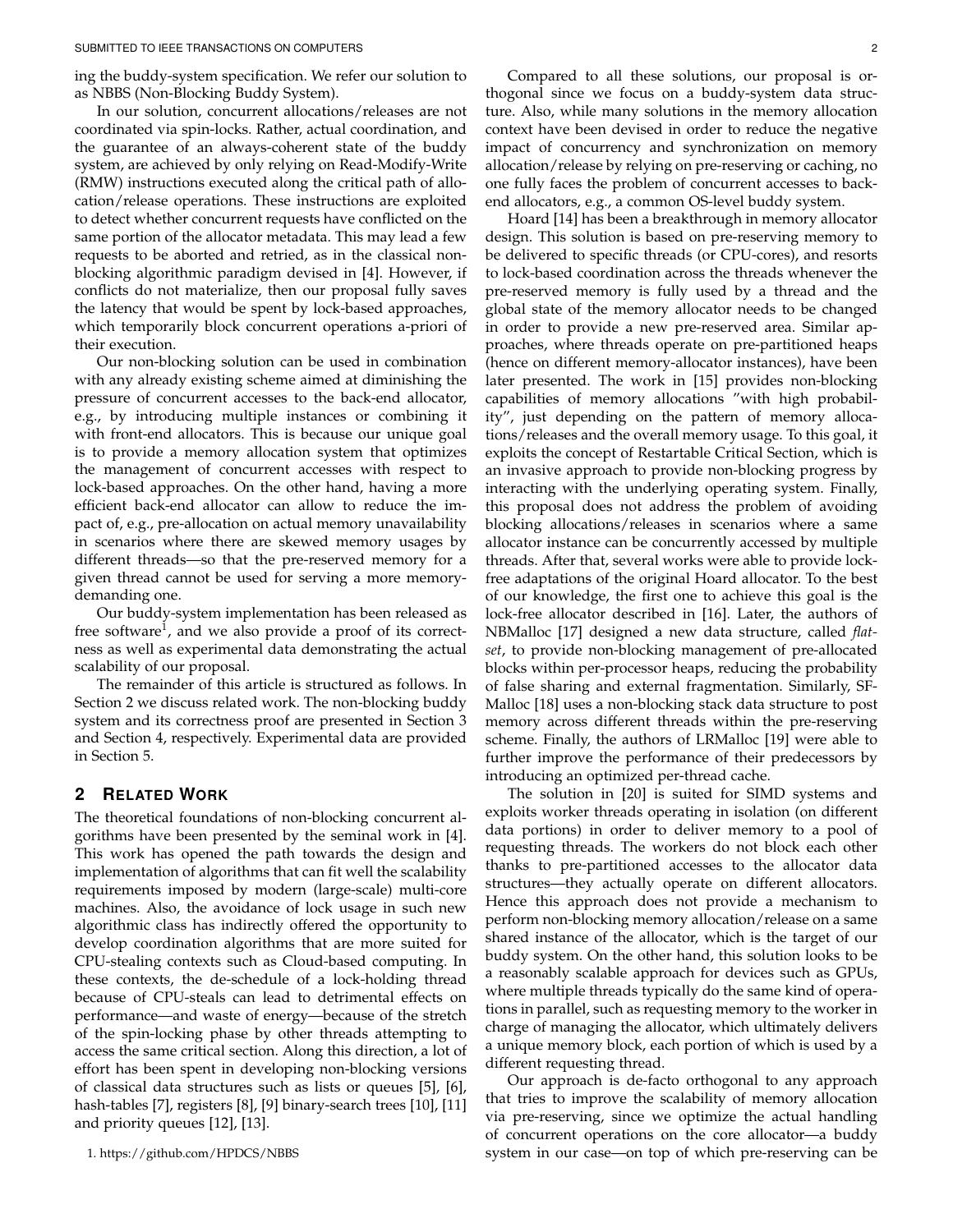put in place. Furthermore, it allows to cope with scenarios where pre-reserving or cached allocation could be not fully adequate. In particular, cached allocators and multi-instance approaches do not fully cope with skews in memory utilization by different caches/instances. This is the case of OS-kernel physical memory allocation, where requests can be issued by active threads either for the execution of specific system calls, or because of the materialization of logical pages into physical memory upon user-space code accesses to a previously mapped logical memory region like an mmap-ed page on Unix systems. In these scenarios, the skew of memory requests towards a given instance of allocation service—such as an allocator operating in a given NUMA node selected on the basis of memory-policies associated with the requesting threads—can give rise to a peak of requests saturating cached allocation and requiring coordinated concurrent accesses to the underlying buddysystem instance.

A solution with goals similar to the ones pointed out by our proposal can be found in [21]. Here the authors present a concurrent non-blocking memory allocator relying on a kind of *conditional atomic dec* instruction, which is not currently supported by conventional processors. Conversely, our proposal only relies on machine instructions offered by off-the-shelf CPUs. Moreover, as pointed to by the same authors, the solution in [21] is not able to effectively detect fragmentation, thus possibly leading to a large amount of false negatives (allocation failures) due to fated-to-fail allocation attempts that cannot be satisfied via contiguous and correctly aligned memory. This problem is avoided in our solution since memory allocations are guaranteed to attempt the acquisition of memory chunks that are always compliant with the request (for both size and memory alignment).

The work in [22] presentes an allocator which provides wait-free constant-time allocations and releases. However, this work has several limitations that cannot be fairly compared with our proposal. In more detail, its memory operations target fixed-sized blocks and an a-priori known number of threads.

Finally, COA [23] provides a scheme to fragment and coalesce arbitrary-sized memory blocks in a lock-free manner. Moreover, in order to provide no constraints to the block sizes, it needs additional dynamic non-blocking data structures (i.e. a lock-free binary tree [11]), and, hence, it requires dynamic allocation of items (nodes) and a memory reclamation scheme (e.g. epochs [24] or hazard pointers [25]). Consequently, this work does not implement the buddysystem specification and it is not best suited to be the lowestlevel allocator in the memory-management architecture.

## **3 NBBS**

## **3.1 Basics: Buddy-System Specification**

A buddy system divides a contiguous memory region into partitions, namely memory blocks, by recursively splitting it into halves. These partitions are always contiguous, thus minimizing external fragmentation. In order to handle a memory allocation request, it looks for a memory block large enough to satisfy the request. Every memory block is associated with an *order*, namely an integer ranging from 0 to a specified upper limit. The size of a block of order  $n$ 

TABLE 1 Bitmasks used to manage the status bits of a node.

| <b>SYMBOL</b>   | VALUE                         |  |  |  |  |  |  |  |
|-----------------|-------------------------------|--|--|--|--|--|--|--|
| OCC RIGHT       | 0x1                           |  |  |  |  |  |  |  |
| OCC LEFT        | 0x2                           |  |  |  |  |  |  |  |
| COAL RIGHT      | 0x4                           |  |  |  |  |  |  |  |
| COAL LEFT       | 0x8                           |  |  |  |  |  |  |  |
| $_{\text{OCC}}$ | 0x10                          |  |  |  |  |  |  |  |
| <b>BUSY</b>     | (0CC   0CC   EFT   0CC RIGHT) |  |  |  |  |  |  |  |

is proportional to  $2^n$ , so it is exactly twice the size of blocks that are at one order lower.

The peculiarity of a buddy system is that memory allocations can be satisfied by: (1) returning a block if already available; (2) splitting higher-order free blocks into smaller ones; (3) merging lower-order free blocks into a larger one.

## **3.2 NBBS Memory Layout**

Our non-blocking buddy system keeps track of the state of the memory segment used for serving allocations by the means of a static complete binary tree. The tree has a predefined maximum depth  $D$ . The root of the tree corresponds to (and keeps track of the state of) the entire memory segment used to serve allocations. Each child of a node represents a portion (one half) of the parent's chunk of memory, while the leaves represent the state of the minimum allocable memory chunks, called *allocation units*. All the nodes with depth  $i$  belong to the  $i$ -th level of the tree $^2$  and they are associated with the order  $D - i$  within the buddy system specification. In particular, according to the classical buddy-system structure, if a node at level  $i$  has size  $s$ , the children of this node, located at level  $i + 1$ , have size  $s/2$ , and the union of the blocks of memory associated with the children forms a larger block of memory that exactly corresponds to the parent. The overall size of memory managed by the buddy system is equal to total memory. Then, the memory size managed by a node at level  $i$  is equal to <code>total\_memory/2 $^i$ ,</code> and the allocation units (corresponding to the leaves of the tree) have size equal to total memory/2 *D*.

In our non-blocking buddy system, each node in the tree embeds a bitmap with 5 bits. They are used to represent the state of the node itself—thus of the corresponding memory chunk—and of its sub-trees (if any) according to the following semantic: i) occupied indicates whether an allocation operation has targeted exactly that node, meaning that an allocation request has been served by the memory chunk corresponding to that node; ii) left\_occupied and right\_occupied signal if the branches (left and right, respectively) covered by the node are totally or partially occupied. This indicates that some allocation request has been served by a node in these sub-trees; iii) left\_coalescent and right\_coalescent indicate whether a memory release operation is currently in place in any of the two sub-trees. In other words, these two flags indicate whether the node is currently in a transient state because of some memory release running on a sub-tree. The bitmasks shown in Table 1 are used to extract and manipulate the status bits associated

<sup>2.</sup> Usually, the level of a node is defined to be equal to its depth plus 1. We prefer the convention adopted in [26], where the level counting starts from 0. This allows us to maintain the concept of level and depth aligned (no by 1 offset).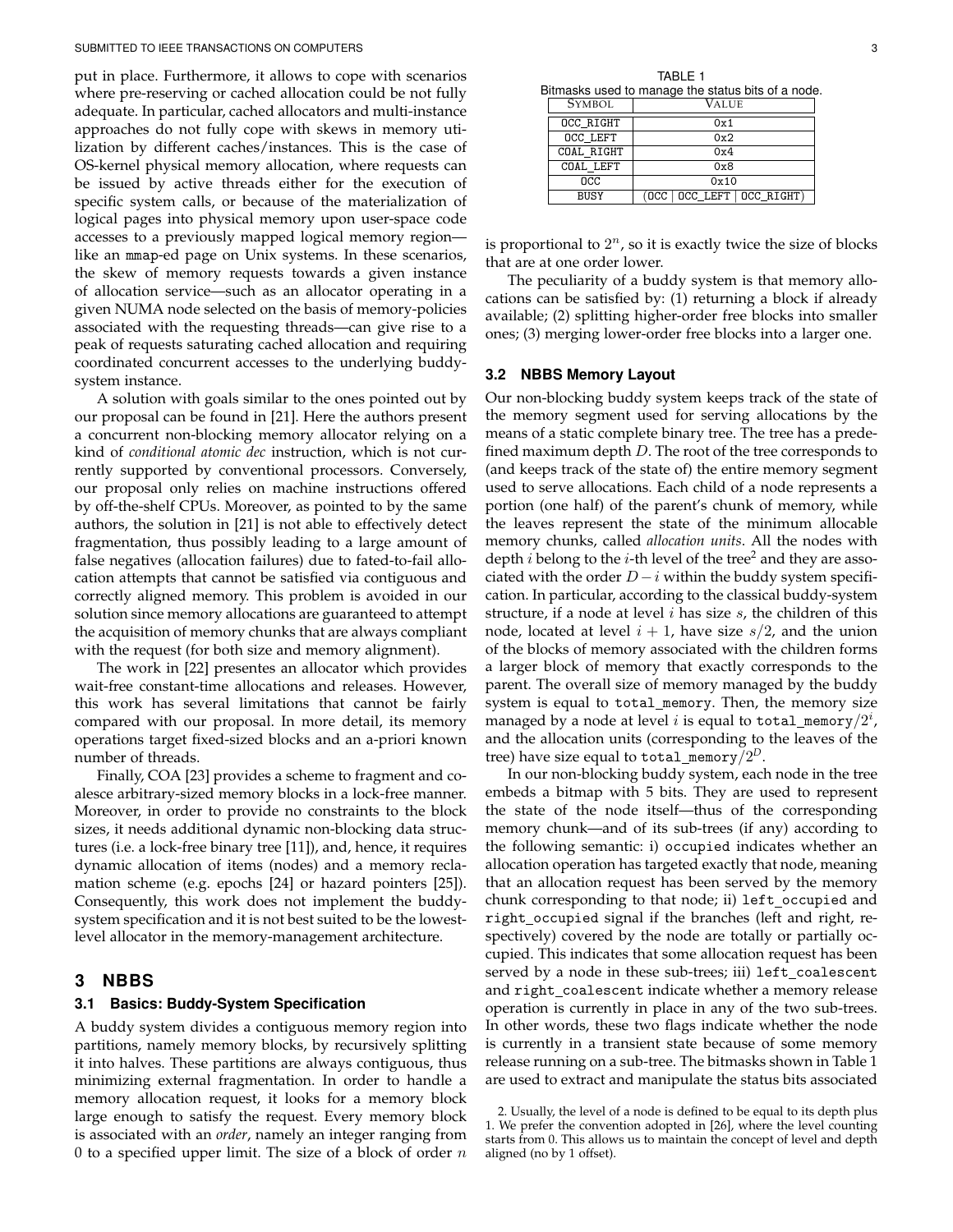

Fig. 1. Array representation of the tree structure.

| <b>procedure</b> CLEAN COAL(int <i>val</i> , int <i>child</i> )                                                                    |
|------------------------------------------------------------------------------------------------------------------------------------|
| return val $\in \neg$ (COAL_LEFT >> mod <sub>2</sub> (child))                                                                      |
| procedure MARK(int val, int child)<br>return val $ $ (OCC_LEFT >> mod <sub>2</sub> (child))                                        |
| procedure UNMARK(int val, int child)<br>return val $\in \neg((\texttt{OCC\_LEFT}  \texttt{COAL\_LEFT}) \gg \texttt{mod}_2(child))$ |
| <b>procedure</b> IS COAL(int <i>val</i> , int <i>child</i> )<br><b>return</b> val & (COAL LEFT >> mod <sub>2</sub> (child))        |
| procedure IS_OCC_BUDDY(int val, int child)<br>return val & (OCC_RIGHT << $mod_2(child)$ )                                          |
| <b>procedure</b> IS COAL BUDDY(int <i>val</i> , int <i>child</i> )<br>return val & (COAL_RIGHT << $\text{mod}_2(child)$ )          |
| <b>procedure</b> IS FREE(val)<br>return $\neg (val \& BUSY)$                                                                       |

the following rules:

$$
level_n = \lfloor log_2(n) \rfloor \tag{1}
$$

$$
size_n = \frac{total\_memory}{2^{level_n}}
$$
 (2)

$$
\mathtt{starting}_n = \mathtt{base\_address} + (n - 2^{\texttt{level}_n}) * \mathtt{size}_n \qquad \quad \texttt{(3)}
$$

with the nodes of the tree. In order to correctly manipulate the status bits while handling concurrent operations, our solution relies on RMW instructions offered by conventional architectures, like x86. In particular, our operations are based on the Fetch&Add (FAD) and Compare&Swap (CAS) RMW instructions. In this work, we use two variants of the latter: one returns the success (or the failure) of the operation (denoted as BCAS), while the second provides the value of the memory location before its execution (VCAS).

Each memory allocation request of a given size  $s$  is mapped to the lowest-order chunk capable of satisfying it. Also, when a node is allocated, the sub-tree having the node as its root is considered to be fully occupied—this is exactly what the occupied flag takes care of signaling. Nevertheless, we do not reflect node occupancy on its descending nodes, which helps saving RMW instructions for updating the corresponding status bits. This could create the illusion that a node is allocable while being actually not, due to a previous—or concurrent—memory request bound to a larger size (i.e. to an ancestor node in the tree). This scenario is anyhow correctly handled by our solution.

We represent the tree keeping track of the buddy-system state with an array of  $2^{D+1} - 1$  elements, which we refer to as tree[]. We place the root node at index 1 and exploit the conventional rule that, given a node with index  $n$ , the left child of this node is at index  $2n$  and the right child is at index  $2n + 1$ . This representation fulfills the condition that nodes belonging to the same level of the tree are placed in a contiguous portion of the array, thus simplifying the search for free chunks of a given size while performing allocations. In fact, starting from the amount of requested memory  $s$  it is possible to compute the target level—the one containing nodes useful to serve the request based on its size—as  $level = \lfloor log_2(\text{total\_memory}/s) \rfloor$  upper bounded by the value  $D$ . The nodes belonging to this level are those with index  $n \in [2^{level}, 2^{level+1} - 1]$ . A graphical representation of this structure is shown in Figure 1. Denoting with base\_address the start of the memory region (either physical or logical) managed by the allocator, for each node with index  $n$ , it is possible to compute the starting address starting<sub>n</sub>, the size size<sub>n</sub> of the corresponding memory chunk and the level associated with the node, according to

Finally, we couple the tree[] array with another array, called index[]. This array is used to keep track of the indices of the nodes that have been used for serving memory requests, which have not yet been released. Given the address, we can easily retrieve the index of the node and use this information during a release operation, whose API receives the base address of the to-be-freed node as its unique parameter.

We describe our non-blocking buddy system by relying on a few additional notations. The deepest reachable level in the tree-based organization is stored in a variable denoted as depth. Moreover, we denote as min\_size the variable keeping the size of the allocation units associated with the leaves, while max\_size maintains the maximum amount of memory allocable with a single request—clearly,  $max_size \le total_meanory. Nodes, whose corresponding$ size is equal to max size, are all located at the same specific level, denoted as base\_level, which might not be the same one of the root—i.e. the maximum allocable size is smaller than the whole available memory. Consequently, each memory allocation/release operation consists in traversing the tree up to base\_level in order to correctly manipulate the status bits of the traversed nodes. In fact, these need to be (re)aligned to the new state of the buddy system, depending on the type of operation being performed. In particular, a memory release operation starts from the node to be released, while a memory allocation operation starts from whichever node at the target level—that depends on the size of the memory allocation request.

Given a value val of the status bits of a given node and the index *child* of the previous node traversed while moving towards the root, which is a child of the given node, Algorithm 1 shows the status-bits manipulation functions we used. CLEAN\_COAL $(val, child)$  clears the coalescing bit relative to the branch of the child. MARK $(val, child)$  sets the occupancy bit of the branch of the child. UNMARK $(val, child)$ clears both the coalescing and the occupancy bits relative to the branch of the child. IS\_COAL $(val, child)$  returns *true* if the coalescing bit relative to the child is set. IS\_OCC\_BUDDY $(val, child)$  returns true if the occupancy bit relative to the buddy associated with *child* is set.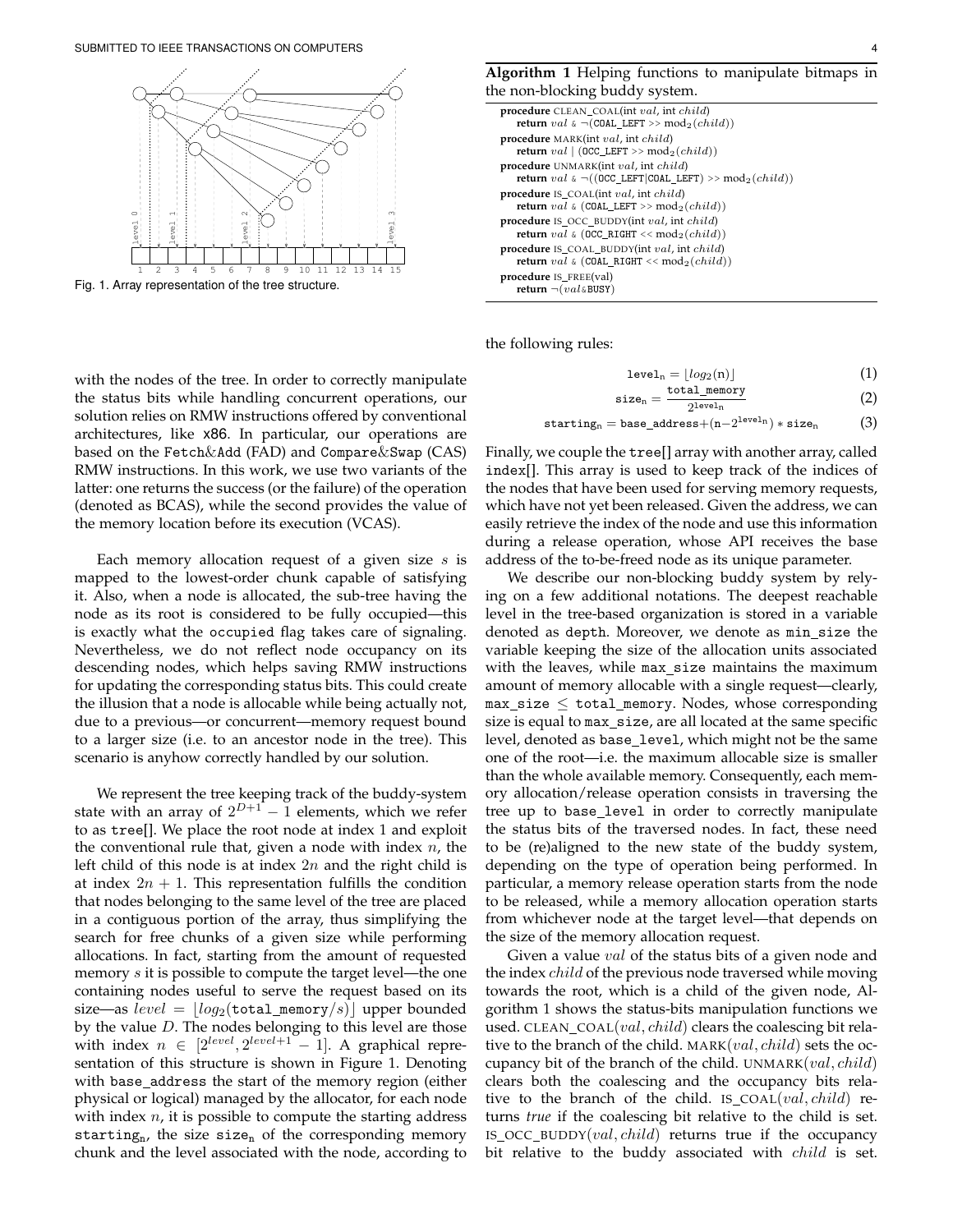## SUBMITTED TO IEEE TRANSACTIONS ON COMPUTERS 5

| <b>Algorithm 2</b> Allocation - Part A |                                                                                                                                                                                       |  |  |  |  |  |  |
|----------------------------------------|---------------------------------------------------------------------------------------------------------------------------------------------------------------------------------------|--|--|--|--|--|--|
|                                        | A1: procedure NBALLOC(size_t size) return void *                                                                                                                                      |  |  |  |  |  |  |
| A2:                                    | if $size$ > max size then                                                                                                                                                             |  |  |  |  |  |  |
| A3:                                    | return NULL                                                                                                                                                                           |  |  |  |  |  |  |
| A4:                                    | $ts \leftarrow$ release_count                                                                                                                                                         |  |  |  |  |  |  |
| A5:                                    | $level \leftarrow \min\limits_{\textbf{for } i \leftarrow 2} (\underbrace{\texttt{len}(\underbrace{\texttt{total\_memory}}_{size})}_{\textbf{to } i \leftarrow 2} ), \textbf{depth})$ |  |  |  |  |  |  |
| A6:                                    |                                                                                                                                                                                       |  |  |  |  |  |  |
| A7:                                    | if IS FREE(tree[i]) then                                                                                                                                                              |  |  |  |  |  |  |
| A8:                                    | $failed_at \leftarrow \text{TRYALLOC}(i)$                                                                                                                                             |  |  |  |  |  |  |
| A9:                                    | if $\neg failed_at$ then                                                                                                                                                              |  |  |  |  |  |  |
| A10:                                   | $index[\frac{starting_i - base\_address}{min size}] \leftarrow i$                                                                                                                     |  |  |  |  |  |  |
| A11:                                   | return starting;                                                                                                                                                                      |  |  |  |  |  |  |
| A12:                                   | else                                                                                                                                                                                  |  |  |  |  |  |  |
| A13:                                   | $d \leftarrow (1 \ll (1 \text{evel}_1 - 1 \text{evel}_{\text{failed at}}))$                                                                                                           |  |  |  |  |  |  |
| A14:                                   | $i \leftarrow (failed \atop t+1) \cdot d$                                                                                                                                             |  |  |  |  |  |  |
| A15:                                   | if $ts \ne$ release count then                                                                                                                                                        |  |  |  |  |  |  |
| A <sub>16</sub> :                      | goto A4                                                                                                                                                                               |  |  |  |  |  |  |
| A17:                                   | return NULL                                                                                                                                                                           |  |  |  |  |  |  |
|                                        |                                                                                                                                                                                       |  |  |  |  |  |  |

IS\_COAL\_BUDDY $(val, child)$  returns true if the coalescing bit relative to the buddy associated with *child* is set. In order to capture whether a node is a right or left child, all these functions use a two-modulus operation applied to its index. Actually, we have implemented  $\mod_2$  operations in a bitwise fashion by simply checking the value of the least significant bit. Finally, we additionally use  $IS$ <sub>FREE</sub> $(val)$  to detect whether a node, whose status bits are embedded in the val bitmap, is currently free. This condition is verified when the node itself has not been reserved for some allocation operation (it is not occupied), and none of its left and right sub-trees has nodes currently reserved for allocations—none of them is partially or fully occupied.

Similarly to most common allocators, our non-blocking buddy system exposes two API functions for either requesting a chunk of memory of (at least) a given size or for releasing some previously allocated memory chunk identified by its address. Both tree[] and index[] are initialized to zero at start-up. Recall that index 0 does not correspond to any node of the tree since the initial element of tree[] is associated with index equal to 1. Setting the entries of index[] to zero indicates that none of the memory chunks (and none of the corresponding addresses) managed by the buddy system at any level has been delivered for usage.

For the sake of simplicity, the allocation/release algorithms discussed in the following sections assume a sequential consistent memory model in the underlying hardware. A discussion about implementing such algorithms on more relaxed memory models is conducted in Section 3.5.

## **3.3 Memory Allocation Algorithm**

The non-blocking memory allocation operation is divided in two algorithms, NBALLOC() and TRYALLOC(). The pseudocode of NBALLOC(), which represents the memory allocation API actually exposed to the user, is reported in Algorithm 2. NBALLOC() takes the size of the memory allocation request as input and, if such amount of memory is available, it returns the address of a memory chunk large enough to fit the request. If the size exceeds the overall memory allocable by a single invocation, the allocation fails. Conversely, if it is smaller than the minimum amount managed by the buddy system, it is rounded to the allocation unit, namely the size associated with the leaves. In the general case, i.e. the request size is legitimate, the target level of nodes to be considered for allocation is obtained by



Fig. 2. Visual representation of TRYALLOC operations.

Rule 1 (line A5). Once identified the right level, thus the range of indices of nodes suitable for the allocation, these nodes are scanned in order to search for a free one. Note that, differently from what is shown in Algorithm 2, not necessarily such a search has to start from the first node at that level. For instance, starting from scattered points will more likely lead concurrent allocations (bound to that same level) to target different free nodes, if any. When a free node is found (line A7), the allocation operation tries to: i) acquire it by setting its status as occupied; ii) fragment its ancestors by setting their status as left/right occupied. The latter phase can complete when there is no need to fragment nodes, i.e. we reach the base\_level, namely the one containing nodes corresponding to the maximum size allowed for memory requests. However, if some ancestor is already fully occupied, we cannot fragment it. Thus, the allocation attempt fails and we restart from the end of the memory region that was detected as fully occupied. All this steps are included within the TRYALLOC() procedure. This returns zero upon success. Otherwise, it returns the index of the node that makes the allocation fail. In the latter case, the algorithm moves to the next candidate node by exploiting the index returned by TRYALLOC() (lines A13-A14) to skip the whole sub-tree relative to the node causing the failure. If no node at that level is found to be free, the allocation operation fails if no concurrent release has completed in the meanwhile, indicating that the current state of the buddy system is not compliant with the issued request. Otherwise, if some release operation has been concurrently completed, the algorithm starts again searching for a free node. This can be easily detected by checking if a counter incremented upon each release completion has been updated concurrently.

When the TRYALLOC() procedure succeeds at reserving a node, the relative address with respect to base address is computed, and the corresponding entry of the index[] array is updated to store the index of the reserved node (line A10). This allows us to retrieve the level of a node targeted by a release operation in constant time. Then, the memory address is returned, indicating a successful allocation.

The pseudo-code of TRYALLOC() is reported in Algorithm 3 and a visual representation of its steps is shown in Figure 2. It takes the index of a node (previously observed as free) as input and tries to (i) occupy this node, and (ii) propagate the information about the occupancy up to the ancestor node belonging to base level. The former task is carried out by relying on the CAS machine instruction (see line T2 corresponding to step 1 in Figure 2), which atomically tries to update all the occupancy bits in the status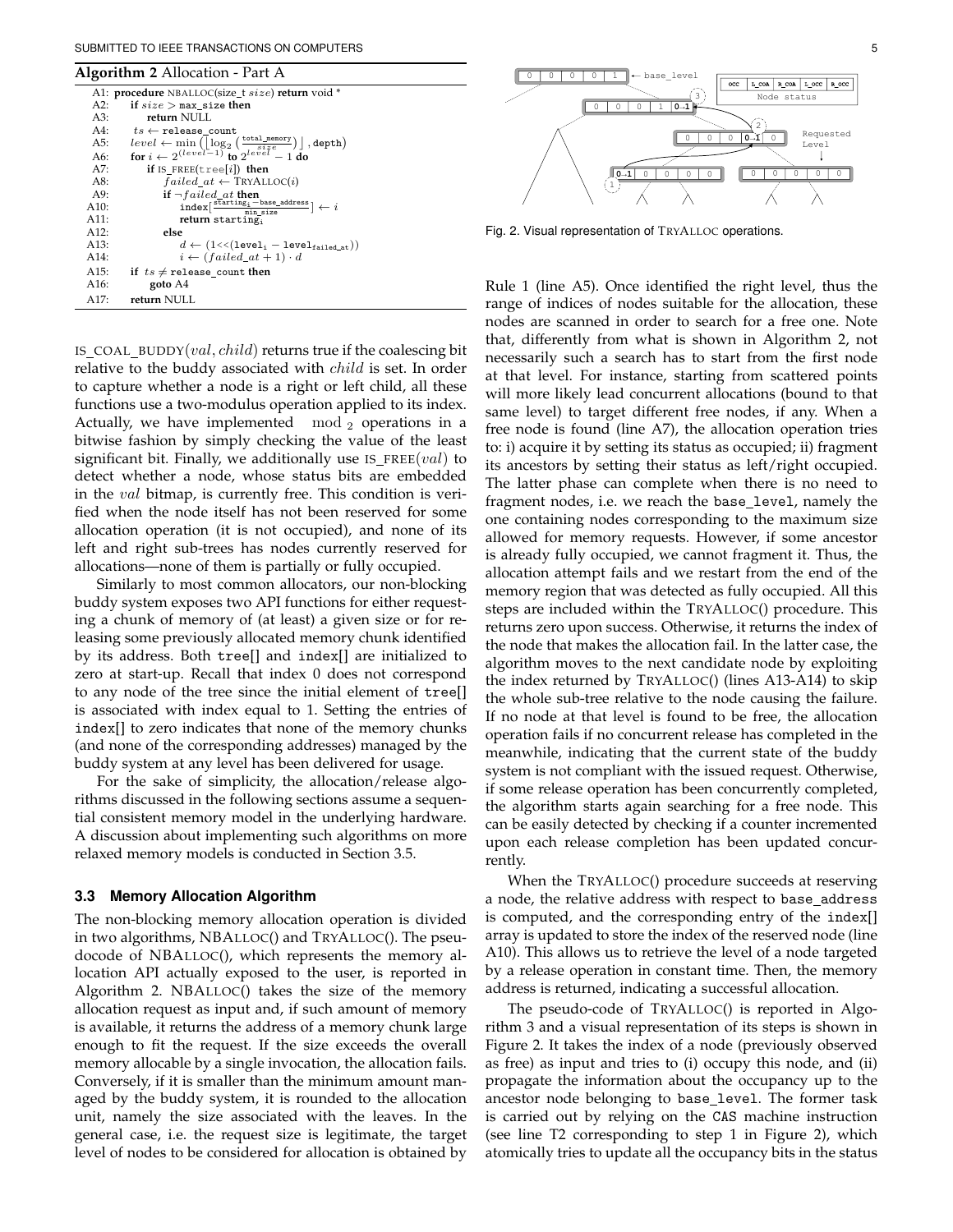## SUBMITTED TO IEEE TRANSACTIONS ON COMPUTERS 6

#### **Algorithm 3** Allocation - Part B

| ັ                 |                                                              |
|-------------------|--------------------------------------------------------------|
|                   | T1: <b>procedure</b> $TRYALLOC(index n)$ <b>return</b> index |
| T2:               | if $\neg$ BCAS(&tree[n], 0, BUSY) then                       |
| T3:               | return $n$                                                   |
| T4:               | $current \leftarrow n$                                       |
| T5:               | while $level_{current}$ $>$ base_level do                    |
| T6:               | $child \leftarrow current$                                   |
| T7:               | $current \leftarrow current \rightarrow$                     |
| T8:               | do                                                           |
| T9:               | $curr\_val \leftarrow \texttt{tree}[current]$                |
| T10:              | if $curr\_val$ & OCC then                                    |
| T11:              | $FREENODE(n, level_{child})$                                 |
| T12:              | return current                                               |
| T <sub>13</sub> : | $new\_val \leftarrow \text{CLEAN\_COAL}(curr\_val, child)$   |
| T14:              | $new\_val \leftarrow \text{MARK}(new\_val, child)$           |
| T <sub>15</sub> : | while $\neg BCAS(\& tree[current], curr\_val, new\_val)$     |
| T <sub>16</sub> : | return ()                                                    |

bitmap of that node and to check if the status bits are still set to zero. If the CAS fails, it means that something has concurrently changed on the state of the node, affecting the ongoing operation. Therefore, the memory allocation operation needs to be aborted and retried on a different node just as in the spirit of non-blocking coordination algorithms. Conversely, if the CAS succeeds, the procedure continues by traversing the nodes along the path from the one currently occupied towards base\_level. This traversal is required to update the left/right occupancy bits of ancestor nodes to reflect that their sub-tree has become partially occupied. In this way the corresponding memory chunk will figure out as fragmented into lower-order chunks, preventing other allocations from occupying an ancestor of the just allocated node. For each node along the path towards base\_level, the procedure tries to mark its state as left or right occupied, depending on what branch we have traversed (e.g., steps 2 and 3 in Figure 2). These operations are still performed via the CAS machine instruction (see line T15) with the peculiarity that, if it fails, it can be retried. In fact, the update we are trying to perform can be still coherent with respect to the memory allocation we are carrying out and other concurrent operations. For instance, a CAS on the node we are traversing may fail since a concurrent operation updates the occupancy bit associated with the other branch of the tree, or even the same branch. The scenario where a failure of the CAS at line T15 indicates that the operation needs to be aborted—hence it is not compatible with any other concurrent operation only occurs when another operation updates the (fully) occupied bit. In this case, another operation has reserved exactly that node—and the corresponding memory chunk for a concurrent (or already-finalized) memory allocation. Hence, we cannot fragment that chunk to reserve some buffer at a lower-order. We also note that, while attempting to set to 1 the left/right occupancy bit of a node along the traversal, the corresponding left/right coalescing bit is contextually set to 0. As we will clarify in the next section, this is required to make conflicting releases aware that the branch is involved in a new allocation and cannot be freed.

If the base\_level node is reached along the backward traversal, the node originally targeted when starting TRYAL-LOC() can be considered as correctly taken. Conversely, if some node with the occupied bit equal to 1 is found along the path, the current allocation fails and nodes "speculatively" updated along the backward traversal have to be restored to their original value. This is done by invoking

the FREENODE() procedure in Algorithm 4, which is also used to support non-blocking memory release operations in our buddy system. As pointed out, in such a scenario the TRYALLOC() procedure ends returning the index of the node for which the allocation has failed.

#### **3.4 Memory Release Algorithm**

A memory release is composed of three phases. In the first phase, the ancestors of the node to be released are marked as coalescing in order to notify that a release operation is in place along the corresponding path towards the root. In the next phase, the node to be released is marked as free by resetting all its occupancy bits. During the last phase, all the nodes previously marked as coalescing are updated again to notify that the sub-tree involving the just released node is actually free—therefore it can serve again memory requests. The first two steps are implemented by the FREENODE() procedure (see Algorithm 4), while the last one is carried out by the UNMARK() procedure (see Algorithm 5).

The FREENODE() procedure is not directly exposed to the user. It is encapsulated in the NBFREE() procedure, which is the actual memory release API in our non-blocking buddy system. This procedure receives the memory address corresponding to the chunk to be released, computes the relative index of the corresponding node in constant time by inspecting the index[] array, and triggers the execution of FREENODE().

FREENODE() takes as input the index of the node to be released and an *upper bound*, which identifies the upper level to be reached along the backward traversal associated with its execution. If the FREENODE() procedure is invoked by NBFREE(), the upper bound is set to base\_level, making it traverse the tree up to the level corresponding to the maximum allocable size. In this case, we are releasing a previously allocated node and hence the status bits need to be reflected up to the maximum useful level of the tree. Conversely, if the procedure is invoked by a failed TRYALLOC() (see line T11), the upper bound is set to the level of the last updated node during an aborted memory allocation. As discussed before, this execution path is related to the need for TRYALLOC() to restore the status of nodes involved in the traversal towards the maximum level, which was interrupted because it found an already occupied node.

While traversing all the nodes up to the upper bound, FREENODE() atomically sets the coalescing bit of the correct position (value 1), via the CAS machine instruction (see line F13 in Algorithm 4). A visualization of this phase is shown in Figure 3. If along this path a buddy is detected as fragmented by other allocations, the climb is stopped early, since the corresponding sub-tree cannot be considered as free. In fact, nodes at upper levels in the tree will be still fragmented regardless the completion of the on-going release, because there is some allocated node in the opposite branch—this is the case shown in Figure 3, where the right sub-tree of the node below the upper bound is already fragmented.

Once the first phase is concluded, FREENODE() can start signaling that the involved node has been released. These steps are sketched in Figure 4. In particular, the node to be released can be updated by resetting its occupancy bits with a simple write. This takes place by simply writing zero on all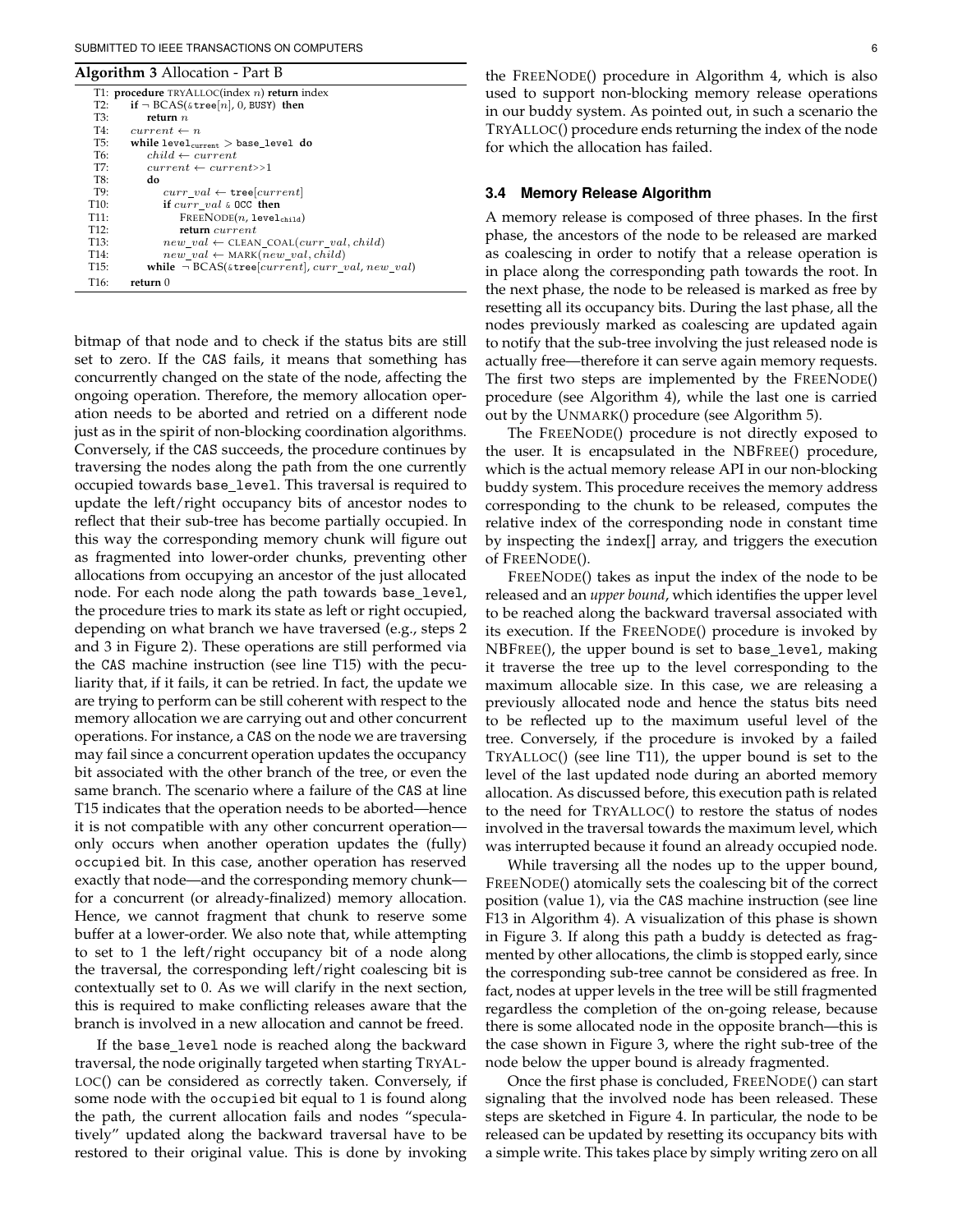

Fig. 3. First phase of the FREENODE (lines F6-F19 of Algorithm 4).

#### **Algorithm 4** Memory Release

| ັ                 |                                                                                               |
|-------------------|-----------------------------------------------------------------------------------------------|
|                   | F1: procedure NBFREE(void $*addr$ )                                                           |
|                   | $n \leftarrow \texttt{index}[\frac{addr - \texttt{base\_address}}{\texttt{min size}}]$<br>F2: |
|                   | F3:<br>$FREENODE(n, base\_level)$                                                             |
|                   | F4:<br>$FAD(\&$ release_count,1)                                                              |
|                   | F5: procedure $FREENODE$ (index <i>n</i> , index <i>upper_bound</i> )                         |
|                   | F6:<br>$current \leftarrow n>>1$                                                              |
|                   | F7:<br>$child \leftarrow n$                                                                   |
|                   | F8:<br>while $level_{child} > upper\_bound$ do                                                |
|                   | F9:<br>$or\_val \leftarrow \text{MARK}(0, child)$                                             |
| F10:              | do                                                                                            |
| F11:              | $curr\_val \leftarrow \texttt{tree}[current]$                                                 |
| F12:              | $new\_val \leftarrow curr\_val \mid or\_val$                                                  |
| F <sub>13</sub> : | $old\_val \leftarrow VCAS(\&\texttt{tree}[current].curr\_val,new\_val)$                       |
| F14:              | while $old\_val \neq curr\_val$                                                               |
| F <sub>15</sub> : | <b>if</b> IS OCC BUDDY(old val, child) $\wedge$                                               |
| F <sub>16</sub> : | $\neg$ IS_COAL_BUDDY(old_val, child) then                                                     |
| F <sub>17</sub> : | break                                                                                         |
| F <sub>18</sub> : | $child \leftarrow current$                                                                    |
| F <sub>19</sub> : | $current \leftarrow current \rightarrow 1$                                                    |
| F20:              | tree $[n] \leftarrow 0$                                                                       |
| F21:              | if level <sub>n</sub> $\neq upper\_bound$ then                                                |
| F22:              | $UNMARK(n, upper\_bound)$                                                                     |
|                   |                                                                                               |
|                   |                                                                                               |



Fig. 4. Second (line F20 of Algorithm 4) and third (UNMARK given in Algorithm 5) phase of the FREENODE (Algorithm 4).

the status bits (see line F20 in Algorithm 4, which matches step 1 of Figure 4).

The last phase is responsible for propagating the node release up to the upper bound and, possibly, merging buddies. This is achieved by invoking UNMARK(), which traverses the nodes from the one to be released towards the upper bound, cleaning the left/right coalescing and occupancy bits of the traversed nodes (see steps 2 and 3 in Figure 4). For each node met, the first step is to verify whether the coalescing bit is still set (see lines U8 and U12): if it is not, the procedure returns, finishing the release operation. As hinted before, this scenario is possible if some allocation/release in the same sub-tree of the target node has already occupied/released that coalescing sub-tree. In fact, allocations clean coalescing bits to deal with this scenario.

Conversely, if the coalescing bit is still set, the procedure tries to clean both the coalescing and the occupancy bits atomically (line U11). This operation is done via CAS in a retry-cycle in order to manage the case in which the coalescing bit has been reset by some concurrent operation **Algorithm 5** Unmark

| U1: procedure UNMARK(index n, index upper_bound)            |
|-------------------------------------------------------------|
| $current \leftarrow n$                                      |
| do                                                          |
| $child \leftarrow current$                                  |
| $current \leftarrow current \rightarrow$                    |
| do                                                          |
| $curr\_val \leftarrow \texttt{tree}[current]$               |
| if $\neg$ IS_COAL(curr_val, child) then                     |
| return                                                      |
| $new\_val \leftarrow \text{UNMARK}(curr\_val, child)$       |
| while $\neg$ BCAS( $\&$ tree[current],curr_val, new_val)    |
| while (level <sub>current</sub> $> upper\_bound$ ) $\wedge$ |
| $\neg$ IS_OCC_BUDDY(new_val, child)                         |
|                                                             |

(the resource has already been reused/released). Then, the procedure checks if the buddy occupancy bit is set at each step and, in the positive case, it returns. In fact, similarly to the first phase, if such buddy is occupied, we cannot propagate the node release and merge buddies in the upper levels of the tree, since the chunks associated with these buddies are still fragmented.

Overall, beyond providing non-blocking capabilities while allocating or releasing memory at a given level, our buddy system allows fragmenting and merging operations—which logically move nodes across different levels within the allocation scheme—still in non-blocking fashion. Usually, these operations have to be performed explicitly, but in our approach they are carried out implicitly while performing allocations and releases.

## **3.5 Implementation with Relaxed Memory Models**

Most of the updates of the buddy-system metadata, concurrently accessible by threads, are performed in our algorithms with atomic RMW instructions, that are totally ordered with all other memory accesses. However, there are two write operations that need special care when deploying the algorithms on machines implementing a relaxed memory-consistency model (like machines with non-FIFO store buffers). The first one is at line A10 of Algorithm 2, where the procedure writes the index array. The cells of this array are read during release operations for speeding up the retrieval of the node to be freed. In this case adding a memory barrier is enough for ensuring that another processor gets the correct value to be used in a subsequent memory release. The second write is the one for signaling the release of a node previously occupied by an allocation (see line F20 of Algorithm 4). Since the status of a node is read before attempting to acquire it, processors might not detect that a release has completed. Also in this case, a simple memory barrier is enough to avoid this issue, but it is suboptimal. In fact, we can exploit the full barrier already materialized by the atomic instructions of the UNMARK procedure used to merge buddies (line U11 of Algorithm 5) and use an explicit memory barrier in the release if and only if the climb towards the root stops at the very first step—in such a scenario the UNMARK procedure does not execute any RMW instruction.

## **3.6 Optimizations**

## *3.6.1 Free-Slot Search*

On the one hand, the allocation algorithm performs a logarithmic number of steps for updating the tree. On the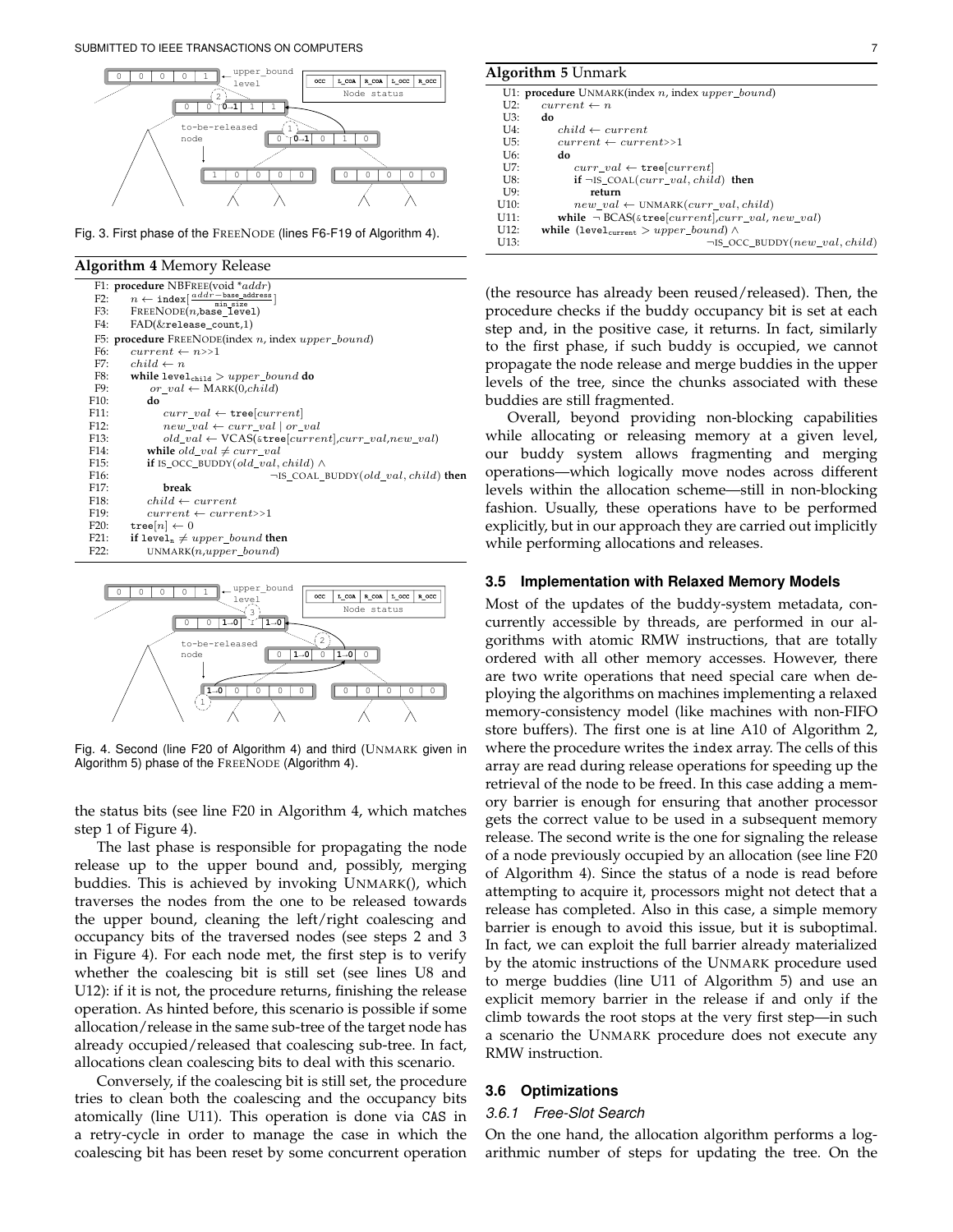other hand, it performs a linear search to find a free slot for executing the TRYALLOC. This is because the nodes' state does not provide information about the amount of free memory available in its sub-trees. Consequently, we cannot exploit binary search for finding a free node, e.g., by descending from the root. For this reason, we have devised an optimization inspired to the allocation of file descriptors in the Linux kernel. In particular, for each thread we maintain (using per-thread memory) a pointer to the last freed node (by that same thread) for each level. So we essentially cache some node reference on a per-thread basis. Consequently, a thread first tries to allocate the node with cached reference and then, if the allocation attempt fails, it starts a linear search for a free slot. Finally, the cached information is updated in a successful allocation by making it point to the next node at the same level. Here, the idea is that the next node is expected to be available when the next allocation for the same size will occur.

Such an approach is known to provide constant-time search in practice and, thus, it is embedded by default in our non-blocking buddy-system implementation. As a last note, introducing this "software cache" is not equivalent to applying pre-reserving by introducing per-thread heaps. In fact, nodes with references stored in a cache of a thread are still available for allocations made by other threads. On the other hand, initially populating the caches of the different threads with random references to nodes allows us to reduce the likelihood of actual conflicts in the allocation.

## *3.6.2 4-Level Packaging*

In our solution, a thread performing successful memory allocations/releases executes (at worst) a number of RMW instructions equal to the depth of the acquired/released node with respect to the base level value within the tree. However, reducing the number of RMW instructions executed along the critical path of any thread in a nonblocking algorithm is an important aspect in terms of further performance improvements. To this goal, we packed the state of a bunch of nodes, namely a node and some of its descendants, in the same status bitmap by exploiting the fact that the number of status bits required to represent the state of each node is significantly smaller than the word size—which is 64-bits on nowadays conventional machines. With this organization a thread is able to update at one time the state of multiple levels with a single RMW atomic instruction. Additionally, the coherence with the original specification is guaranteed by the fact that all state-update operations are performed via CAS, which succeeds only if the status bit-mask has not changed (in any of its bits) in the meanwhile. We note that, beyond the possibility to improve performance depending on the specific workload, we also have the advantage of reducing the actual amount of memory locations required for storing the non-blocking buddy-system metadata. On the down side, a compact representation of the tree increases the likelihood of conflicts across concurrent threads.

In more detail, given a generic node in the tree, its state can be derived by looking at the state of its children, as shown in Figure 5. In fact, the partial occupancy of a node—say its left/right occupancy—can be computed with a logical OR operation on the (partial and full) occupancy



Fig. 5. Derivation of node state by children' state.

bits of the children nodes. In the same way, the coalescing bits can be derived from the ones of the children. Moreover, when a node is actually set as occupied also its children can be logically considered to reside in the same state. In fact, they cannot be considered as freely available for allocation. In the same way, occupying two buddies looks to be the same as fully occupying the parent node. This means that, similarly to partial occupancy, full occupancy of a node can be computed with a logical AND operation on the occupied bits of its children.

Such a reasoning can be recursively applied to all the ancestors of a node, hence a sub-tree starting from a given node can be represented by the nodes in underlying levels. Then, considering a word size equal to  $w$  bits, and a status bitmap of size  $s$  bits, we can pack in a single  $w$ -bit variable the states of a bunch of nodes of depth equal to  $d$ , with  $2^d \cdot s < w$ , thus representing the state of  $2^{d+1} - 1$  nodes of the original tree. In our case, we are able to manage 4 levels, namely 15 nodes with 8 nodes (40 bits) in the fourth level, in a single 64-bit word, reducing the number of atomic RMW operations by a factor of 4, and the memory footprint by a factor of 15 with respect to the original implementation. A representation of this transformation is shown in Figure 6 and its impact on performance will be evaluated and discussed in Section 5.

Of course, this means that, when an operation is performed on a node that is not a leaf of a bunch, its state has to be decoupled from its descendant in the same bunch. To practically implement the operation in this variant of our data structure, each node in the tree[] array stores a pointer to its bunch and its position inside it (computed the same way as in the original solution). The algorithms for the 4 level solution are pretty similar to those shown before, with two main differences. First, the direct allocation/release of a node has to check and then set the state of all the nodes in the sub-tree in the deepest level of the bunch. In particular, given a node *n* with depth  $d_n$ , its level  $D_n$  and position  $b_n$ inside the bunch can be computed as:

$$
D_n = d_n \mod 4
$$
  

$$
b_n = n \mod 2^{D_n} + 2^{D_n}
$$

Then, the corresponding bunch-leaf nodes have position  $p$ in the bunch equal to:

$$
p \in [b_n \cdot 2^{3-D_n}, (b_n+1) \cdot 2^{3-D_n} - 1]
$$

Second, updates of the bunches up to the root have to be executed with a step of 4 levels in order to update each time the relative bunch-node.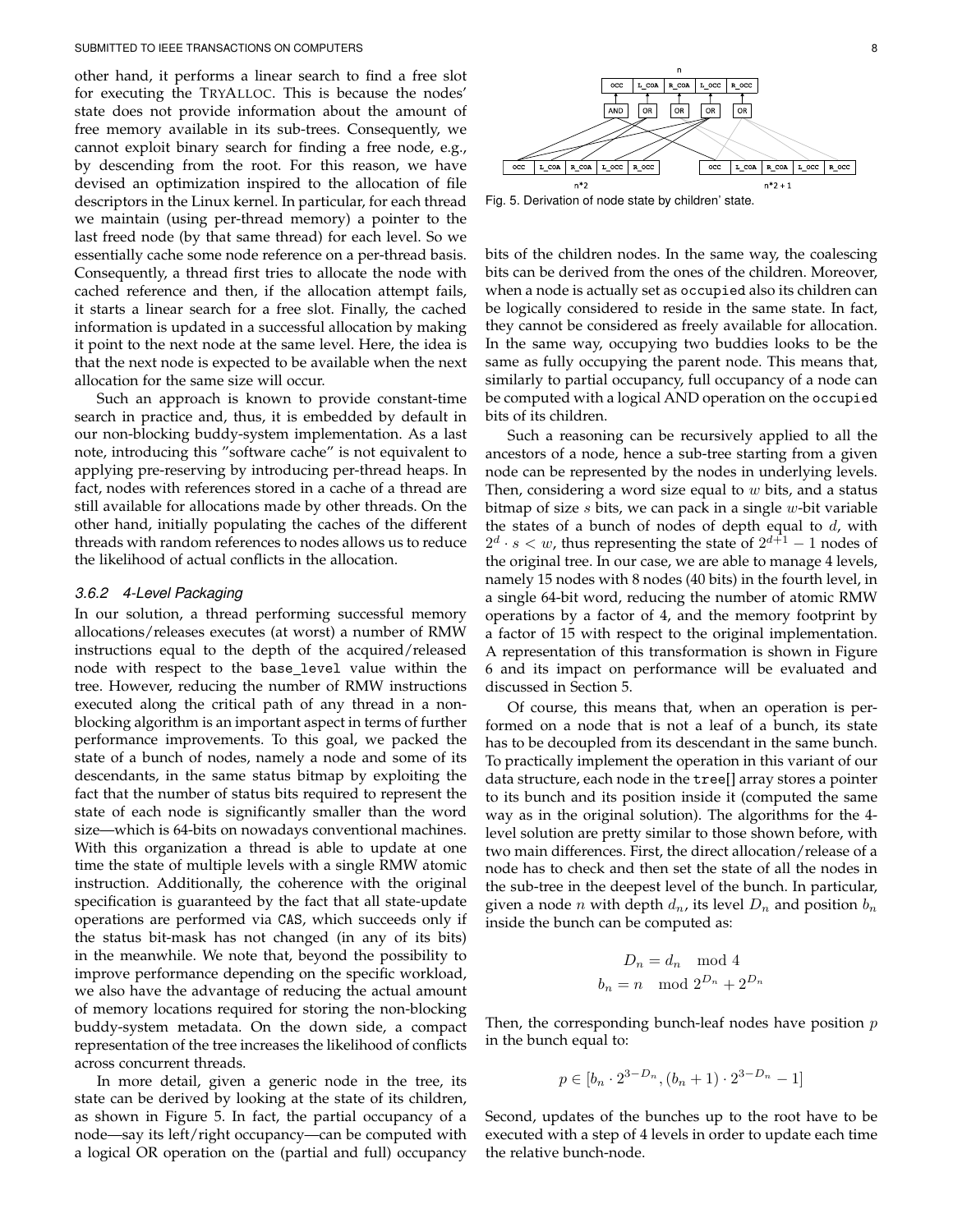

Fig. 6. Array representation of a bunch.

# **4 PROGESS AND SAFETY PROPERTIES**

# **4.1 Progress**

In this section, we provide a proof that our buddy system achieves *lock freedom* [27], thus guaranteeing that *some* allocation/release invocation eventually completes. Informally, it ensures that if a thread does not make progress (i.e. its operation aborts and needs to be retried indefinitely) this is *due to* the advancement (the progress) of other threads. Our proof proceeds in two steps. First, we show that both allocation and release operations are lock-free if the procedures they rely on are lock-free. Then, we prove that threads executing those procedures, which are stuck in a retry loop, conflict with other threads which are anyhow making progress. Hence these procedures are lock-free.

**Lemma 4.1.** NBALLOC *is lock-free if* TRYALLOC *is lock-free.*

*Proof.* There are two nested loops in NBALLOC. The outer loop repeats if the inner loop ends without returning and the variable release count has been updated in the meanwhile. Suppose by contradiction that NBALLOC is not lockfree because of an infinite repetition of the outer loop. In this case, concurrent release operations have completed atomically incrementing the release count variable (see line F4), so they made progress. Therefore, the assumption is contradicted.

Consider now the inner loop. It is a finite loop, unless the number of different memory chunks associated with different nodes in the tree that needs to be traversed at the target level for the allocation is infinite. But this is impossible since it would mean that the buddy system would manage an infinite amount of memory. At each loop iteration, local values are computed and two functions are invoked: IS FREE, which executes a fixed number of steps, and TRYALLOC. Therefore, being the inner loop of NBAL-LOC finite, NBALLOC completes if TRYALLOC completes. Hence, the claim follows.  $\Box$ 

# **Lemma 4.2.** NBFREE *is lock-free if* FREENODE *is lock-free.*

*Proof.* NBFREE entails two non-iterative statements and the invocation of FREENODE. Therefore, it completes, if FREEN-ODE completes. Hence, the claim follows.  $\Box$ 

By the structure of TRYALLOC, FREENODE and UN-MARK, we can see that they contain one occurrence of two nested loops. These loops have a well-defined structure. The outer loop performs a *climb* from a source to a destination, while the inner loop is a retry cycle for updating node metadata with a CAS. Also, even though FREENODE invokes UNMARK, this does not happen in any cycle of FREENODE. Therefore there is no nested retry cycle in the code structure.

**Lemma 4.3.** *At least one instance of a retry cycle in* TRYALLOC*,* FREENODE *or* UNMARK *is guaranteed to make progress at any time under concurrent invocations of these functions.*

*Proof.* Suppose by contradiction that no retry cycle makes progress under concurrent invocations of these functions. For this to occur, we need that all the concurrently executed CAS instructions in TRYALLOC, FREENODE and UNMARK fail. But this is impossible since the processor firmware guarantees that at least one, among all the concurrent CAS successfully terminates, even in the scenario where the same memory location is targeted by the concurrent CAS instances. Hence, the assumption is contradicted and the claim follows. П

**Lemma 4.4.** TRYALLOC, UNMARK, FREENODE *are lock-free functions.*

*Proof.* These functions perform climbs and by Lemma 4.3 an individual step of the climb at some level  $L$  in the tree (associated with a retry cycle) is guaranteed to make progress in some of these functions under concurrent invocations. Unless the number of climb steps to be performed by these function invocations is infinite (i.e. it should span an infinite number of levels), which is impossible given the finite amount of managed memory, eventually some climb terminates. Hence, these functions are lock-free. П

**Theorem 4.1.** NBALLOC *and* NBFREE *are lock-free functions.*

*Proof.* The claim follows from Lemmas 4.1, 4.2 and 4.4  $\Box$ 

# **4.2 Safety**

Safety is commonly intended as "nothing bad happens" with a specific (concurrent) algorithm. For a buddy system, safety properties can be expressed as: S1) A successful allocation returns a memory chunk, whose size is coherent with respect to the size of the allocation request. S2) A release request releases exactly the memory area targeted by the request (not a different one). S3) A successful allocation returns a memory chunk not already allocated (either partially or fully). S4) If there is enough memory available, an allocation request that executes in isolation succeeds.

S1 is needed to show that an allocation reserves the right amount of memory. S2 defines the behavior of an allocator in face of legal release requests. S3 is needed to ensure that memory is correctly acquired in face of multiple and concurrent requests. Finally, S4 is required to rule out trivial allocators that always provide no memory at all upon memory allocation requests.

We prove that S1-S4 hold, additionally showing that our solution actually coalesces memory upon release operations.

**Lemma 4.5.** *A successful* NBALLOC *returns contiguous memory addresses.*

*Proof.* A successfully completed NBALLOC returns an address starting, where i is the index of the node  $n_i$  related to the allocation within the tree. By definition,  $n_i$  manages size<sub>i</sub> addresses (Rule 2 in Section 3.2) from (and including)  $\texttt{starting}_i$  (Rule 2). Hence, the claim follows.  $\Box$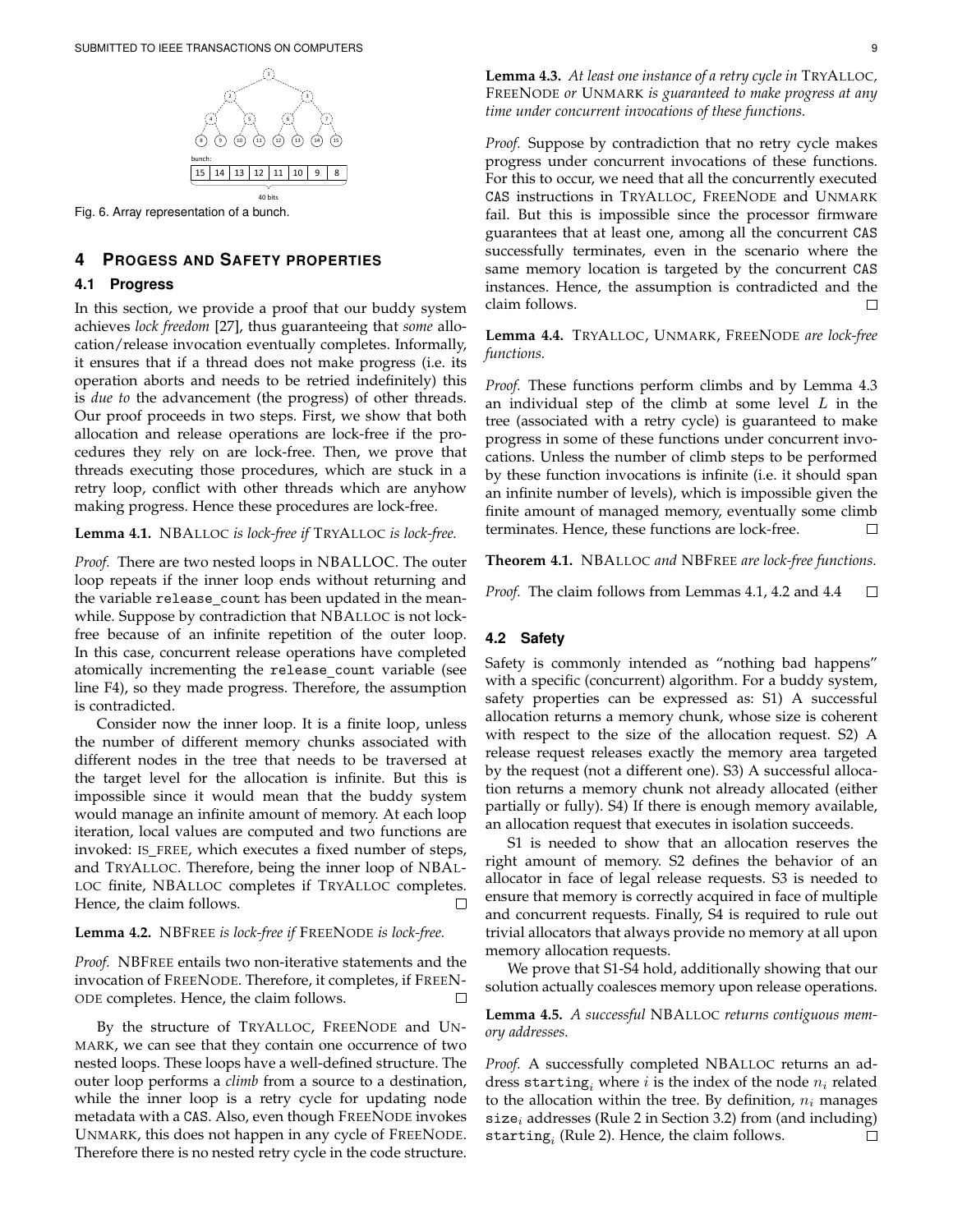**Lemma 4.6.** *A* NBALLOC *allocating a chunk of memory at level* L *(in the tree-like structure) returns a base address* B *aligned*  $with$  min\_size ·  $2^{depth-L}.$ 

*Proof.* Let  $B =$  starting<sub>i</sub> be the base address returned by an allocation,  $i$  be the corresponding node within the tree and  $L = 1$ evel<sub>i</sub> be the target level. Without loss of generality, we assume that base\_address  $= 0$ . Consequently,  $B = (i - 2^L) \cdot \texttt{total\_memory} \cdot 2^{-L}$  by Rules 2 and 3. By definition, we know that there are  $2^{depth}$  leaves within the tree, whose size is equal to min\_size. It follows that  $B = (i - 2^L) \cdot \min\_size \cdot 2^{depth} \cdot 2^{-L}$ . Hence, the claim follows. □

**Lemma 4.7.** *Each function execution, that has reached a node* n *during a climb, has successfully updated the state of all the traversed nodes up to* n*.*

*Proof.* A function that reaches a node  $n$  at a level  $l$  during a climb has performed a climb step from level  $l - 1$ . Each climb step in TRYALLOC and UNMARK is a while loop for updating the state of a node that completes via a successful CAS. Similarly, the climb steps within FREENODE can complete if the successful CAS is performed by either the invoking thread  $A$  or by a concurrent thread  $B$ . Hence, the claim follows.

# **Theorem 4.2.** *S1 is satisfied.*

*Proof.* By line A5, NBALLOC selects for the allocation of an s-byte request the deepest level  $L$  (within the tree) such that  $s$  ≤ min\_size  $\times$  2<sup>base\_1evel-L</sup>. Then, it iteratively calls the TRYALLOC function passing the index of a node at level L. Hence (see line T2), it attempts to set the BUSY flag via CAS exclusively on the node identified by the input index, namely a node at level L. Therefore, no other node of the tree at levels different from L will ever be set as fully occupied when an allocation request asking for s bytes is run. Hence, no chunk larger than the smallest size useful to serve the s-byte request is allocated and the claim follows.  $\Box$ 

## **Theorem 4.3.** *S2 is satisfied.*

*Proof.* By the structure of NBFREE, FREENODE and UN-MARK, we know that a release operation will only act on nodes of the tree (or a subset of them, if an early-stop occurs while climbing, see lines F15-F17 and lines U8-U9) that are included in the path between the node to be released, which we denote as  $x$ , and an ancestor standing at base\_level. In fact, FREENODE and UNMARK perform climbs along this path. The operations done on the nodes belonging to this path are the following ones. The node to be released is marked with 0 in its state, see line F20. The other nodes in the path are initially marked as left/right coalescing, see line F13, hence their status is not set to 0 by this operation. Successively, their status is set to 0 via CAS, see line U11, if they are found to be still coalescing. Also, this operation is successful only if no other CAS carried out by concurrent operations leads to a conflict. Hence, when the state of a node different from  $x$  is set to zero during a release, this can never happen for nodes that have status bits different from COAL LEFT or COAL RIGHT set to 1 (by a concurrent or an

already executed CAS). Therefore, no partially or fully occupied node different from  $x$  is ever released (marked with 0) by the release operation. Hence, the claim follows.  $\Box$ 

# **Corollary 4.4.** *Release operations effectively coalesce memory.*

*Proof.* This can be inferred by the proof of Theorem 4.3. In fact, the left (right) coalescent and occupancy bits of an ancestor node  $n$  of the just released node can be set to 0 if the coalescing bit is still set during the UNMARK execution. Consequently, if the opposite right (left) bits were already set to 0, the whole state of  $p$  results equal to 0. It means that a subsequent allocation can fully acquire  $p$ . Hence, the claim follows.  $\Box$ 

## **Theorem 4.5.** *S3 is satisfied.*

*Proof.* Without loss of generality, let us suppose that the allocation has targeted a generic level  $L$  of the buddy system, and a node  $x$ . From Lemmas 4.5 and 4.6 the allocated memory chunk is contiguous and aligned with respect to the target size, hence it fully stands in a specific sub-tree of the buddy system, starting at level  $L$ . This sub-tree handles chunks that are fully disjoint with respect to those associated with other sub-trees starting at the same level L. Let us suppose by contradiction that the allocated chunk corresponding to node  $x$  is already allocated, either partially or fully. In this case, by Lemma 4.7, a concurrent, or already completed, allocation has already set the status of all the nodes that stand on the tree on a sub-path included between node  $x$  and the ancestor node at base\_level. Hence, the CAS instructions at line T2 or line T15 must have failed while attempting to allocate node  $x$ , since they also attempt to update the state of the traversed nodes, and the allocation by NBALLOC would have failed, which contradicts the assumption. Hence, the claim follows. П

## **Theorem 4.6.** *S4 is satisfied.*

*Proof.* By hypothesis we know that there is enough memory to satisfy the request. By Theorems 4.3-4.7, it follows that some node at the target level has its state set to 0 and all of its ancestors are either completely free or fragmented. Since the thread executes in isolation by hypothesis, it finds the free node during the scan of the tree (see lines A6-A14 of Algorithm 2). Finally, it (eventually) updates the targeted node and its ancestors according to the TRYALLOC protocol (see Algorithm 3) with an atomic CAS that cannot fail because of the absence of concurrency imposed by hypothesis. Hence, the claim follows. □

Finally, let us consider a release operation issued with illegal parameters. Line A10 of Algorithm 2 (NBALLOC routine) writes the index of the allocated node within an entry in the index array associated with the lowest-addressed leaf of the allocated chunk of memory. During a release phase, the address A (regardless its alignment) issued as parameter is used to compute the lowest address of the leaf  $L$  including A (see line F2 of Algorithm 4). If A is not a base address of a previously allocated memory chuck, the entry of the index array corresponding to  $L$  should simply result in an invalid index. To this aim, we would just need to reset the entry within the above-mentioned array to 0—recall that such an index does not correspond to any node within the tree—and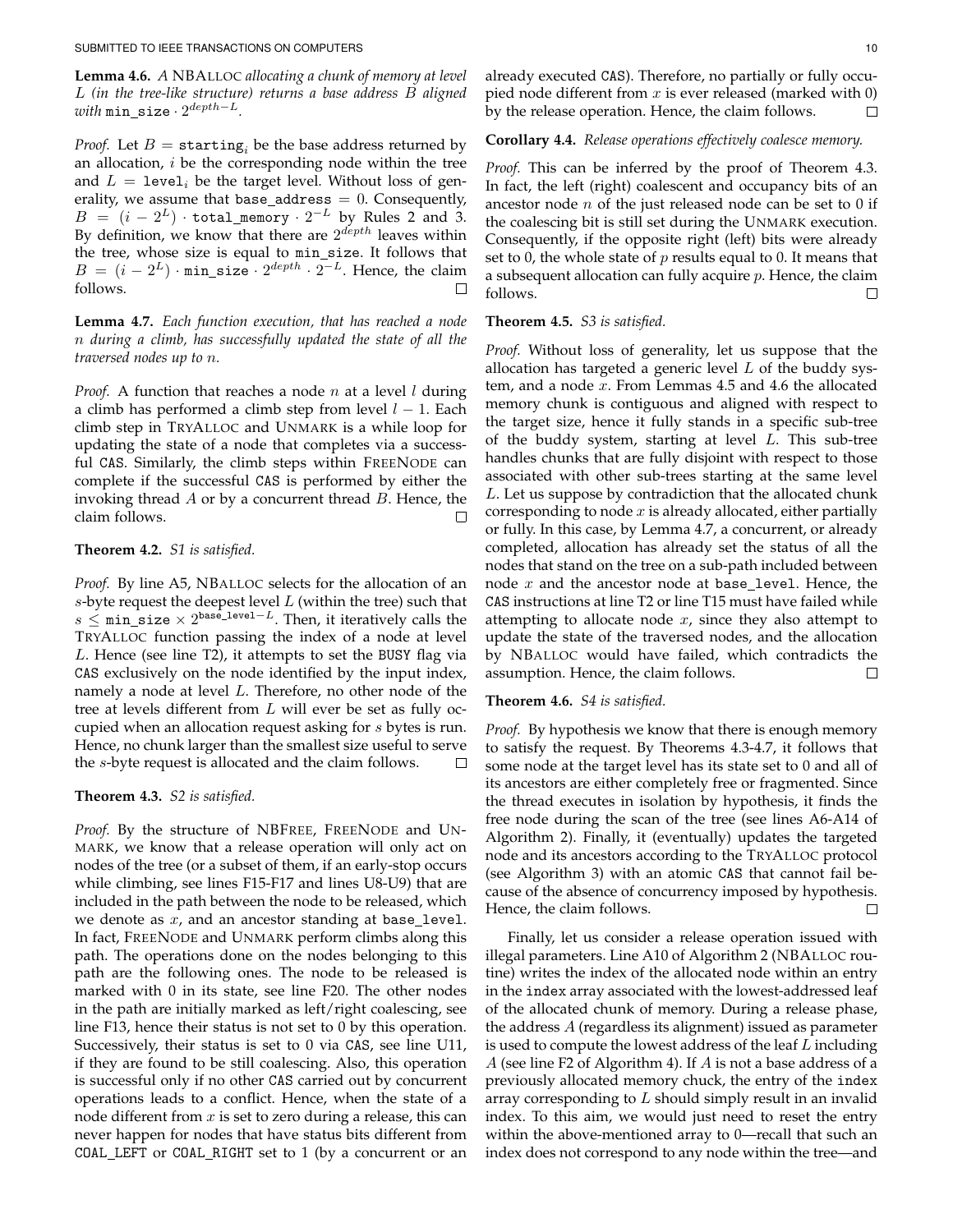check it upon releases. However, such an update should be performed with an atomic CAS paired with a tag to avoid ABA problems.

# **5 EXPERIMENTAL RESULTS**

## **5.1 Setup**

For the assessment we used 4 different test scenarios, two of which have been taken from the literature, while the other two have been appositely devised for this study. The first is the Linux Scalability test [28], where threads execute a fixed-length burst of allocations followed by a burst of releases. The second is called Thread Test [14]. It is based on threads behaving as in Linux Scalability, but the burst length is reduced proportionally with respect to the thread count. The third test (which is one of the two we devised), will be referred to as Cache Test. It makes each thread execute an allocation immediately followed by a release operation. Finally, the fourth test (still devised by us for this study), which we call Constant Occupancy, is based on having each thread initially allocating a pool of chunks of different sizes, with larger amount of allocations bound to smaller chunk sizes, and then performing deallocations/allocations by randomly selecting the element to be deallocated—hence the corresponding deallocation size—and using this same size for the subsequent allocation. Compared to the others, this test more prominently uses allocations/deallocations involving chunks of different sizes and tends to keep constant the factor of occupancy of the buddy system. All the tests have been carried out on a 64-bit NUMA HP ProLiant server with four 1.9GHz AMD Opteron 6168 processors and 128 GB of RAM. Each processor has 12 cores, for a total of 48 CPU-cores. The operating system is Linux, with kernel version 5.4.0.

## **5.2 Comparison with the Linux-kernel Buddy System**

We have compared the performance of our non-blocking buddy system (NBBS) with the Linux buddy system (denoted as linux-bs), which is one of the most widely used back-end memory allocators around the world. Also, the Linux buddy system already embeds mechanisms that reduce the impact of synchronization on concurrent allocation/release operations. In particular, it is based on a multi-list data structure, and exploits per-list spin locks for handling concurrency. Furthermore, for single page allocations, the Linux buddy-system API is internally redirected to a cached allocator that delivers already allocated memory (therefore memory already pre-reserved via the actual buddy-system internal mechanisms). These cached allocators are per-CPU lists, which further helps saving conflicts when allocations/releases of single page buffers occur. Overall, using the Linux buddy system as the competitor helps us assessing our proposal comparing it with an extremely well conceived allocator already oriented to concurrency.

Linux handles multiple buddy-system instances associated with the different NUMA nodes in the hardware architecture—and the different memory zones in these nodes, such as NORMAL or DMA/DMA32 zones. In our tests, we compared the performance of an individual NOR-MAL instance of the Linux buddy-system allocator with one

instance of our NBBS. We already hinted that replicating the (core) memory allocator to reduce the impact of concurrency on each single instance is a technique fully orthogonal to the objectives of our proposal and can be still exploited in combination with NBBS. Overall, in this study we focus on single instance tests since they are useful to capture the actual benefits by our proposal, which can be then reflected on a larger scale when replicating the (core) memory allocator.

In our tests, we have assessed both the original and the 4-level optimized versions of NBBS, which we denote as 1lvl-nbbs and 4lvl-nbbs respectively, both running with the free-slot optimization discussed in Section 3.6.1.

We developed Linux loadable modules implementing the logic for the tests related to Linux Scalability, Thread Test, Cache Test and Constant Occupancy. NBBS has been embedded in the loadable modules, so that both the compared allocators fully operate at kernel level. This allows fairness in the comparison. Overall, the tests have been based on kernel level threads which interact with the Linux buddy system via the \_get\_free\_pages and free\_pages kernel-level functions, or equivalently with the API of NBBS. The GFP flags used for the allocation API are GFP KERNEL and GFP ATOMIC, that define if threads are allowed or not to sleep while serving memory requests. The GFP ATOMIC configuration is also called linux-bs-at. Our target machine has 8 NUMA nodes, so the Linux kernel handles 8 instances of a buddy allocator in parallel for managing NORMAL zones. To test the performance of a single allocator instance—for the reasons we explained before we set the memory-policy of the threads activated within the Linux module so as to bind the allocations towards the same buddy-system instance, namely, instance 1 which is equipped with 16GB sized NORMAL zone (conversely, the same zone in instance 0 maintains 12GB of memory). The thread count has been varied from 1 to 48. Thanks to this, we can stress the allocators with a higher level of concurrency with respect to the one provided by an individual NUMA node, which is equipped with 6 cores. On the other hand, we are still able to evaluate their behavior with low/no contention (as with conventional workload with multi-instance configuration of the memory allocator). We have configured the compared allocators to manage the same amount of memory, and with the same granularity of minimum and maximum chunk size—the minimal size is set to 4KB and the maximal size is set to 4MB. Finally, we have ensured that each benchmark is configured in a way that no-failed allocations might occur during the experiments to assess that performance metrics are comparable across different allocators.

In Figures 7-10 we report data for all the tested scenarios. Beyond scaling the number of threads to test with different concurrency levels, for each scenario we also used a set of different allocation/release sizes ranging from 4KB bytes to 256KB bytes. For the Constant Occupancy test these values represent the minimum size among those managed, while the maximum size is set to be 8 times larger.

Generally speaking, the data show a clear gain by NBBS, which increases when increasing the thread count. In other words, the Linux-kernel buddy system does not scale regardless of the GFP flags used for the allocation requests (linux-bs-at has a slightly worse performance),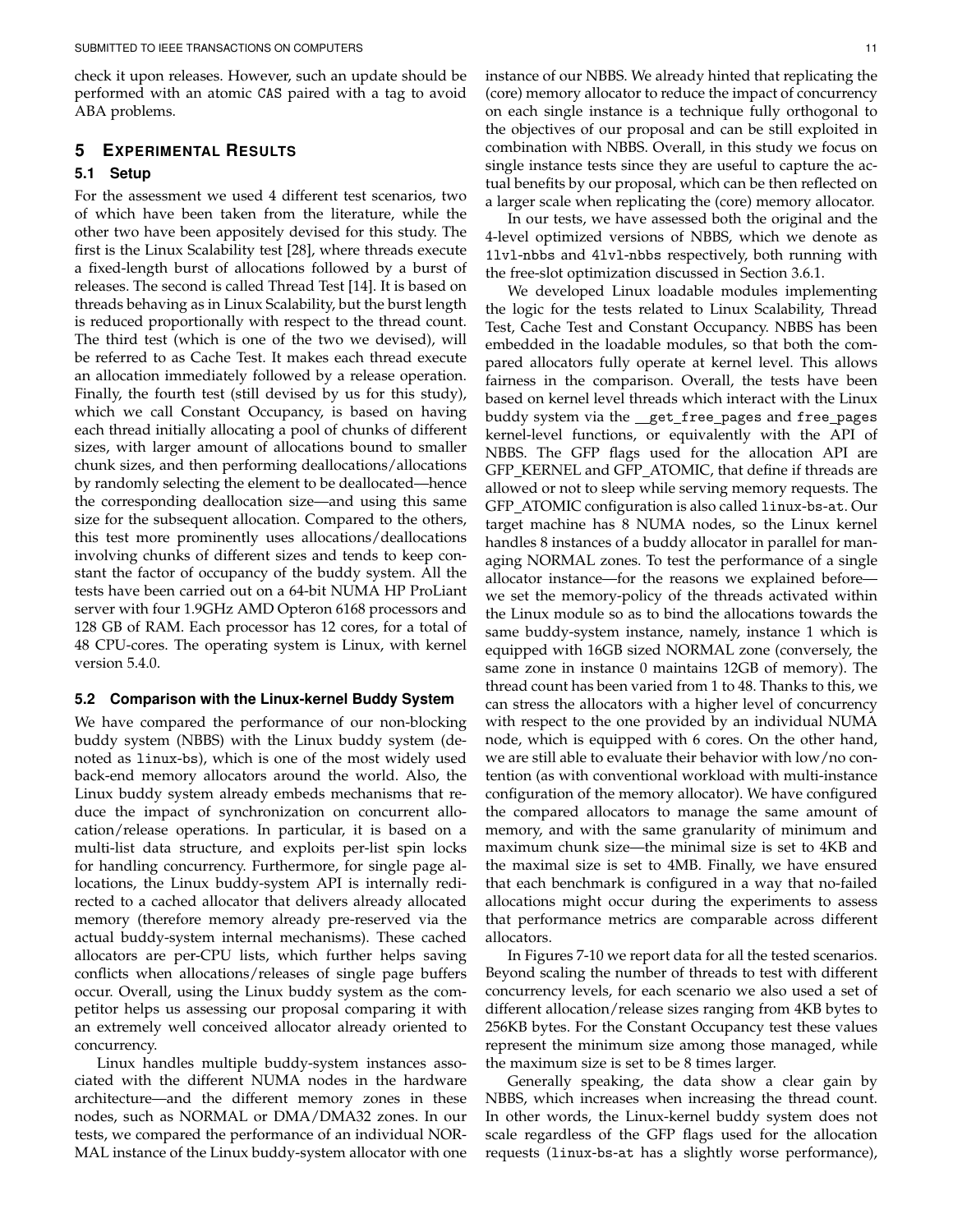



Fig. 10. Execution times - Constant Occupancy benchmark (recall that 8, 128 and 1024 are minimum sizes for the allocations - the maximum corresponding sizes are 128, 2048 and 16384 bytes as specified by the test structure).

while our solution provides an improved scalability and conflict resiliency. Also, both the 1-level and 4-level organizations of our non-blocking buddy system have similar performance. The motivations behind their similar behavior are linked to the tradeoff between the number of atomic RMW instructions and the probability of conflicts. Specifically, in scenarios where a single allocation is followed by a single release, the lower level of fragmentation of the buddy system allows for less conflicting operations when working with RMW instructions at individual levels, as in the 1-level organization. On the other hand, the 4-level optimization still provides advantages in some of the configurations with reduced thread counts, mostly thanks to the reduced amount of steps required to update the buddy system.

The results for Cached Allocation (see Figure 7) show that for sizes larger than 4KB, NBBS provides a speed up with respect to linux-bs (or linux-bs-at) from 4x to 64x. The 4-level optimization shows its benefits when running with a single thread thanks to its reduced critical-path cost. These advantages are clearly less relevant when contention increases or the operations start from upper levels of the tree (e.g., with allocations of 256KB). Conversely, when the requests target the size of a single 4KB page, linux-bs outperforms NBBS. However, this is expected for two main reasons. On the one hand, as noted before, the  $1$ inux-bs adopts per-CPU lists $^3$  for managing single-page allocations, thus it is capable to satisfy 4KB requests via pre-reserved/per-CPU memory, without any execution of actual buddy-management operations. On the other hand, linux-bs also resorts to *lazy coalescing* of nodes, namely the merge of pages is not executed on-the-fly upon memoryrelease operations. NBBS can be anyhow combined with this kind of optimization, which is actually orthogonal with respect to the target of our proposal. In any case, for all the other allocation sizes the benefits by NBBS show the real power of the non-blocking approach we devised, which is capable of performing coalescing and splitting in fully non-blocking fashion while performing regular alloca-

<sup>3.</sup> See https://elixir.bootlin.com/linux/v5.4/source/ mm/page\_alloc.c#L3265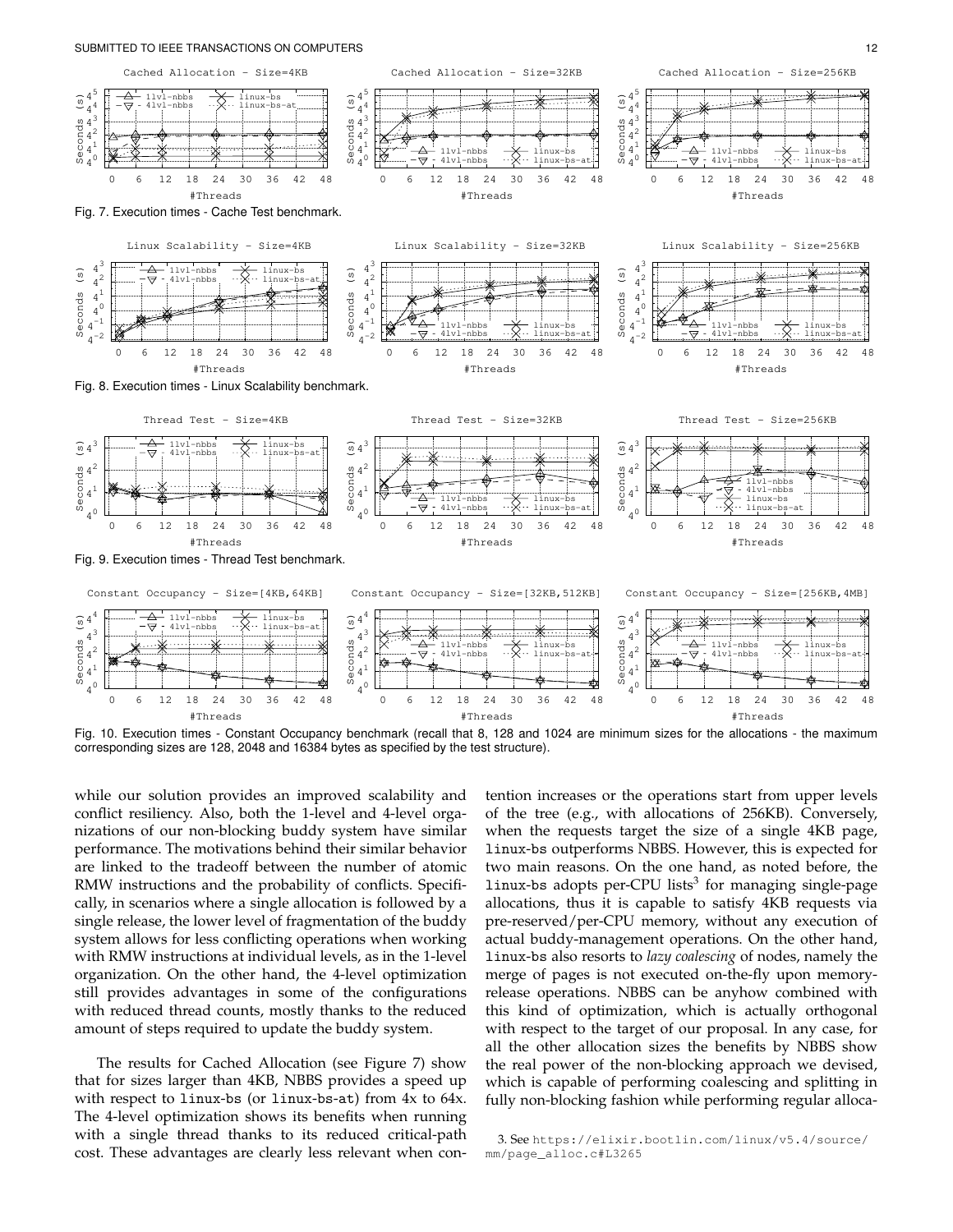TABLE 2 Speedup provided by NBBS with respect to both front-end and back-end allocators.

|        |                    | 1-level NBBS |          |            |            |        |            |                  | 4-level NBBS             |                 |          |        |         |  |
|--------|--------------------|--------------|----------|------------|------------|--------|------------|------------------|--------------------------|-----------------|----------|--------|---------|--|
|        |                    | libc         | sfmalloc | lrmalloc   | linux-bs   | dsa-wf | cmalloc    | libc             | sfmalloc                 | <i>lrmalloc</i> | linux-bs | dsa-wf | cmalloc |  |
| 4KB    | Cached Allocation  | 0.60         | 0.29     | 0.30       | 0.10       | 0.62   | 15.48      | 0.81             | 0.40                     | 0.40            | 0.20     | 0.84   | 19.66   |  |
|        | Costant Occupancy  | 0.90         | 0.80     | 33.07      | 7.36       | 0.85   | 10.12      | 0.88             | 0.78                     | 32.72           | 7.26     | 0.83   | 9.99    |  |
|        | Linux Scalability  | 7.52         | 5.81     | 1.11       | 0.59       | 7.95   | 4.04       | 8.63             | 6.68                     | 1.33            | 0.69     | 9.10   | 4.60    |  |
|        | <b>Thread Test</b> | 2.64         | 3.36     | 0.80       | 1.36       | 2.59   | 10.04      | 2.24             | 3.37                     | 0.93            | 1.20     | 2.19   | 7.79    |  |
| 32KB   | Cached Allocation  | 0.68         | 0.33     | 56.72      | 21.83      | 0.70   | 17.01      | 0.87             | 0.41                     | 67.59           | 26.84    | 0.88   | 20.46   |  |
|        | Costant Occupancy  | 0.94         | ۰        | 146.72     | 33.49      | 0.90   | 7.89       | 0.92             | $\overline{\phantom{a}}$ | 145.88          | 33.24    | 0.89   | 7.84    |  |
|        | Linux Scalability  | 10.07        | 6.09     | 15.78      | 2.66       | 10.36  | 1.94       | 12.81            | 7.79                     | 19.80           | 3.40     | 13.18  | 2.46    |  |
|        | Thread Test        | 2.42         | 4.52     | 20.35      | 3.02       | 2.37   | 2.42       | 3.43             | 6.04                     | 25.23           | 3.83     | 3.35   | 3.08    |  |
| 256KB  | Cached Allocation  | 0.96         | ۰        | 149.08     | 54.63      | 0.93   | 8.21       | 0.92             | $\overline{\phantom{a}}$ | 147.20          | 53.88    | 0.89   | 8.06    |  |
|        | Costant Occupancy  | 0.94         | -        | 146.72     | 33.49      | 0.90   | 7.89       | 0.92             | ۰                        | 145.88          | 33.24    | 0.89   | 7.84    |  |
|        | Linux Scalability  | 12.72        |          | 16.76      | 5.74       | 12.84  | 1.88       | 11.17            | ۰                        | 14.61           | 5.10     | 11.28  | 1.66    |  |
|        | <b>Thread Test</b> | 2.54         | -        | 19.63      | 6.00       | 2.65   | 2.32       | 2.50             | ۰                        | 27.57           | 8.38     | 2.59   | 3.1     |  |
| Legend |                    | (0, 0.5]     |          | (0.5, 0.9] | (0.9, 1.1) |        | (1.1, 2.0] | $(2.0, +\infty)$ |                          |                 |          |        |         |  |

tions/releases, still in non-blocking manner.

A similar evidence emerges for the Linux Scalability test (see Figure 8), which has a similar access pattern, but uses bursts of allocations and releases. Also in this case, the linux-bs gains from the adoption of per-CPU lists, providing up to 4x performance improvements at maximum thread count compared to NBBS. However, this trend is reversed when using larger sizes for allocations, even with a reduced level of concurrency, again thanks to the higher effectiveness of the NBBS internal mechanisms compared to linux-bs in face of concurrent accesses. With Thread Test (see Figure 9), the differences between NBBS and linux-bs with page-size allocations disappear, and NBBS still provides advantages (4x speed up) for large allocations and with thread counts greater than or equal to 6.

As a central aspect, whenever the Linux buddy system cannot rely on per-CPU lists—like when operating allocations/releases at different levels—its performance significantly degrades. The Constant Occupancy test (see Figure 10) stresses this weakness by supplying requests spanning multiple (four) levels and showing the maximum benefits achieved by our NBBS, which provides a minimum of 4x and up to 64x speed up.

## **5.3 Comparison with Other Allocators**

We compared our solution with additional front-end and back-end allocators. On the front-end side, we have considered the blocking libc allocator (included within the glibc library) and two non-blocking (lock-free) allocators: sfmalloc<sup>4</sup> [29] and 1rmalloc<sup>5</sup> [19]. As additional back-end allocators, we considered a wait-free dynamic-storage allocator [21] (denoted as dsa-wf) and the lock-free cmalloc<sup>6</sup> [23] (denoted as COA). Since there is no available implementation of dsa-wf, we implemented and made it publicly available<sup>7</sup>.

Table 2 reports in each cell the speedup, averaged across all thread counts, delivered by our solutions with respect to the other allocators (punctual data are provided in the

6. Downloaded from https://github.com/ricleite/coa on November 1 2020

7. https://github.com/HPDCS/dsa-wf

supplemental material). Light and dark green (red) cells indicate at least 1.1x and 2x speedup (slowdown). A white cell means that the speedup (slowdown) is bounded by 1.1x. Since the sfmalloc allocator crashes if multiple requests are concurrently issued targeting memory sizes larger than one page, we denoted such cases with a '-' symbol in Table 2. Here, we can see that front-end allocators are a better choice whenever their front-end optimizations (e.g. per-thread caches) can be exploited. Otherwise, our NBBS represents a preferable choice.

As the data show, most of the cells are dark green. In fact, NBBS definitely outperforms the Linux-kernel buddy system whenever coalescing/splitting of blocks is a highly recurrent activity of the benchmark (i.e., linux-bs cannot exploit its per-CPU caches). Such benefits are still evident when comparing with dsa-wf. In fact, we provide at least 2x speed up in both Linux Scalability and Thread Test and our average performance loss is limited by 38% (1.61x slowdown) for the remaining benchmarks. Finally, NBBS outperforms cmalloc. This is somehow expected because of the general-purpose nature of the adversary, which resorts to additional memory management (allocation and garbage collection) for the dynamic data structures it is based on.

# **6 CONCLUSIONS**

We have presented a non-blocking approach for memory allocators based on the well-known buddy-system specification. To date, this is the first practical proposal of a buddy system that jointly supports allocation, release, and split/coalescing operations, all implemented in nonblocking fashion. A proof of correctness of our buddy system is also provided, in terms of liveness and safety of the memory allocation/release operations it supports. Moreover, we have presented optimizations aimed at reducing the number of executed RWM (Read-Modify-Write) atomic instructions by a factor of 4, the memory overhead by a factor of 15 and the impact of free slot search. Finally, we have shown the effectiveness of our solution experimentally, by comparing its performance to one of the most used and optimized buddy-system implementations, namely the Linux-kernel buddy system.

## **REFERENCES**

[1] GNU.org. GNU C Library.

<sup>4.</sup> Downloaded from https://github.com/jeffhammond/ sfmalloc on November 1 2020

<sup>5.</sup> Downloaded from https://github.com/ricleite/lrmalloc on November 1 2020